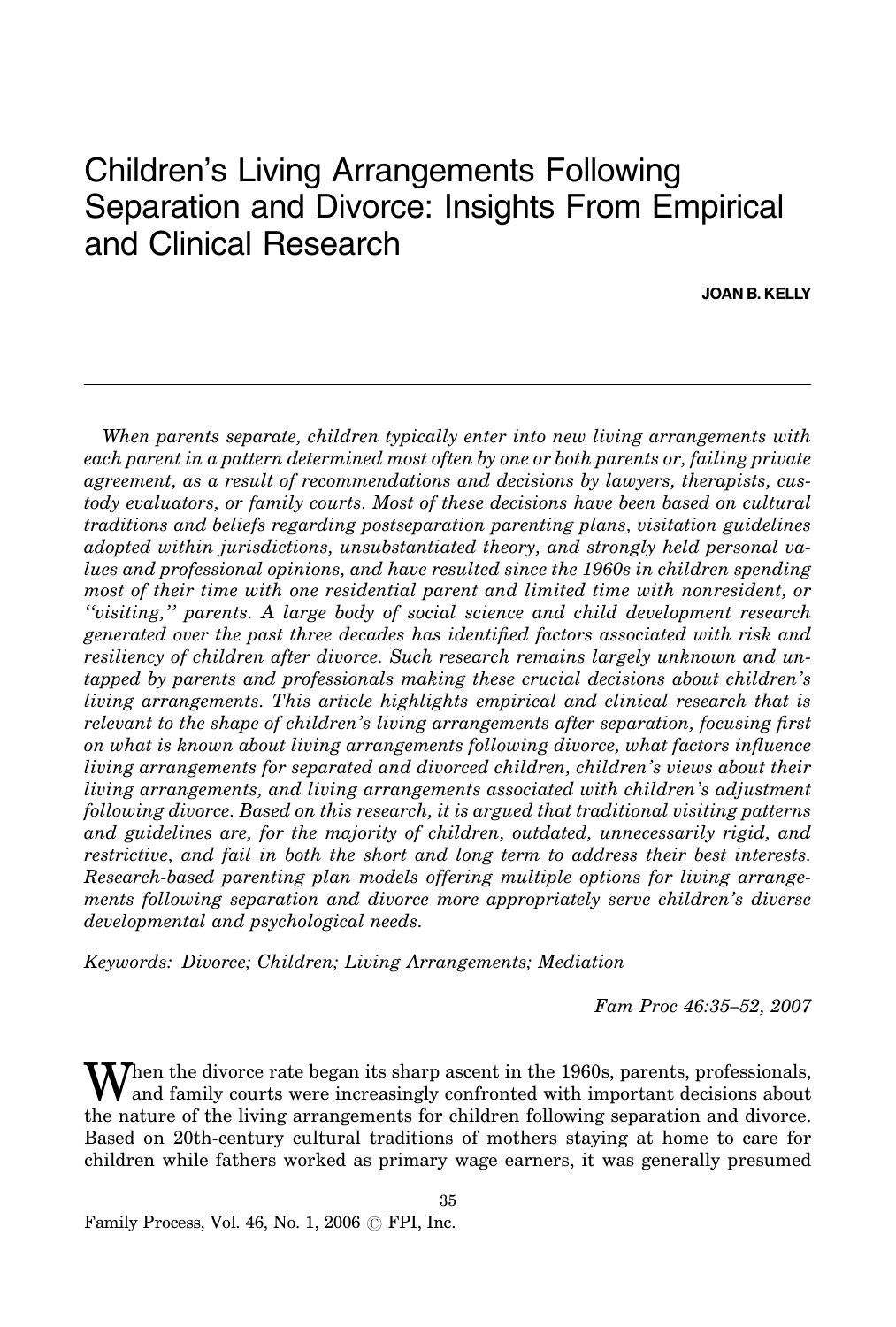that mothers would be the primary caretakers following separation and that fathers would ''visit'' their children in a manner reflecting their more minor role in rearing children. This maternal preference was reinforced by untested psychoanalytic theory that focused on the exclusive importance of the mother, early child development research that focused solely on mothers and children, and early separation research of British wartime and hospitalized children, which reported the dangers of prolonged separation of children from their mothers. These various influences shaped the development of ''visitation'' guidelines, both formal and informal, that were adopted by courts to assist judicial decision-making. Whereas maternal preference statutes were largely replaced in the 1970s by more gender-neutral statutes (for review, see Kelly, 1994), traditional visitation guidelines remained the primary influence on decision making, both in court and among professionals and parents operating under the shadow of the law. Most guidelines were designed as a one-size-fits-all prescription that children would live in the primary custody of the residential parent for all but two weekends during a 4-week cycle, and ''visit'' 4 days out of 28 with the nonresident parent, most often fathers. This parenting plan was simple to apply, required no judicial or psychological analysis, and reflected the untested but strongly held belief that children would be psychologically harmed if they had more than one home.

As states gradually adopted ''best interests'' statutes in the 1980s, these primary caretaker guidelines became the default definition of what was considered to be in children's ''best interests,'' without consideration of the psychological functioning of each parent, the quality of parenting, the history and nature of the parent-child relationship, the child's preferences, and the intensity of conflict. Thus, children with a loving and supportive relationship with their fathers typically had no more time with their fathers than children with a self-absorbed, angry, or emotionally distant parent. Such visitation guidelines continue to be applied in many jurisdictions in the United States and elsewhere despite a rich body of research knowledge that suggests the need for a more differentiated and child-focused approach to developing parenting plans that have the potential to minimize risk and enhance children's well-being.

#### CHILDREN'S LIVING ARRANGEMENTS FOLLOWING DIVORCE

Although many states adopted statutes in the 1980s and early 1990s that encouraged frequent visitation and permitted shared physical custody as an acceptable parenting option, living arrangements of children following divorce have remained remarkably stable over the past 35 years. Despite significantly larger numbers of women working outside the home, men assuming more responsibility in the care of their children in the married family (Lamb, 2004; Pleck & Masciadrelli, 2004), newer research indicating that fathers and mothers make important contributions to their children's adjustment (Pleck & Masciadrelli, 2004), and activism of fathers' rights groups and some women's advocates pressuring for more generous time allocations between fathers and their children, embedded legal and judicial practices and cultural traditions have been slow to change. Divorce researchers reported that mothers continued to seek sole physical custody, and were successful, 80%–85% of the time, whereas 10%–15% of fathers have sole physical custody (Emery, 1999; Kelly, 1994; Maccoby & Mnookin, 1992; Meyer & Garasky, 1993; Seltzer, 1991). Joint physical custody arrangements were small in number and often coded as primary father or mother custody unless they were exactly 50/50.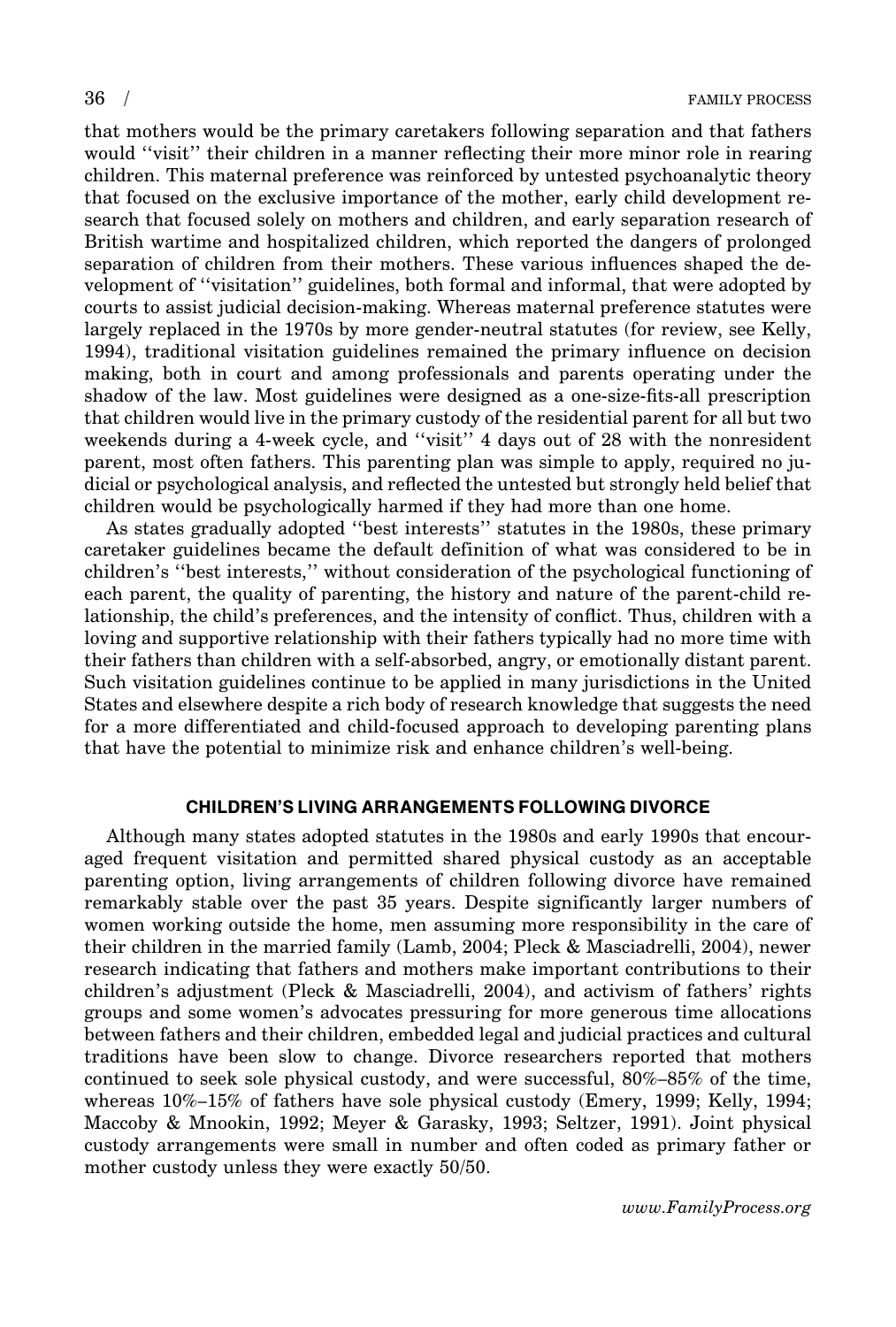In the early 1990s, approximately 20% of parents nationwide had joint *legal* custody (Nord & Zill, 1996). Studies conducted in Arizona, California, and Massachusetts indicate that when statutes change to permit joint legal custody, the incidence increases to 50%–90% of parents (Braver & O'Connell, 1998; Kelly, 1993; Maccoby & Mnookin, 1992). Joint legal custody entitles both parents to make major decisions about their children (e.g., medical, education, and day care decisions), whereas with sole legal custody, one parent makes all decisions and need not consult or inform the other parent. Although joint legal custody theoretically provides both parents with the right to participate in making these major decisions after separation or divorce, unless the interim or final custody agreements indicate which specific child-related decisions are to be made jointly, such agreements are largely without significant meaning because the parent with physical custody makes the major and day-to-day decisions largely by default (Kelly, 1993). This is particularly true when there is continuing hostility between the parents. When parents mediate rather than use the adversarial process to reach parenting agreements, joint legal custody agreements are reached more frequently, and the details of joint decision-making are more often spelled out clearly (Emery, 1994; Kelly, 1993, 2004).

Statutory changes permitting joint physical custody have not markedly increased the number of parents sharing physical custody because many jurisdictions continued to rely on traditional visiting guidelines. The language of joint physical custody was intended to indicate that children were spending substantially large amounts of time with both parents, although not necessarily in a 50/50 timeshare. Researchers have typically defined joint physical custody (or dual residence) as between 33% and 50% time with one parent, the remainder with the other. In the early 1990s, about 5% of families nationwide had shared residential arrangements (Nord & Zill, 1996). In contrast, in California and Arizona, where joint custody statutes were adopted early in the 1980s, joint physical custody arrangements ranged from 12% to 27% of families (Braver & O'Connell, 1998; Kelly, 1993; Kline, Tschann, Johnston, & Wallerstein, 1989; Maccoby & Mnookin, 1992; Seltzer, 1998). Fathers with higher levels of education and better financial resources were more likely to request, negotiate, and have shared physical custody (Braver & O'Connell; Kelly; Maccoby & Mnookin). In Australia, where national discussion of shared physical custody as a parenting option was only recently spurred by proposed legislation, 6%–11% of all postseparation cases had ''shared care'' (Parkinson & Smyth, 2004; Smyth, 2004).

Research regarding the actual amount of time that children spend ''visiting'' with their fathers when in mother's primary custody is very limited and difficult to obtain. The data vary by children's ages (younger children tend to visit fathers more frequently than adolescents), years since separation, economic circumstances of the father, amount of conflict, national versus state figures, and whether reports were obtained from mothers or fathers (mothers underreport and fathers overreport amount of contact). No reliable measures to accurately record the numerous complexities and variations in contact patterns are in common use. When contact occurs on a regular basis, the dominant mode in the United States and elsewhere appears to be the ''traditional'' or ''standard'' visiting pattern of every other weekend for one or two overnights (14% of time with the nonresident parent).

In the most extensive research to date on living arrangements of children of separated parents, Smyth (2005) identified six patterns of parent-child contact among a national random sample of Australian children with a parent (mostly fathers) living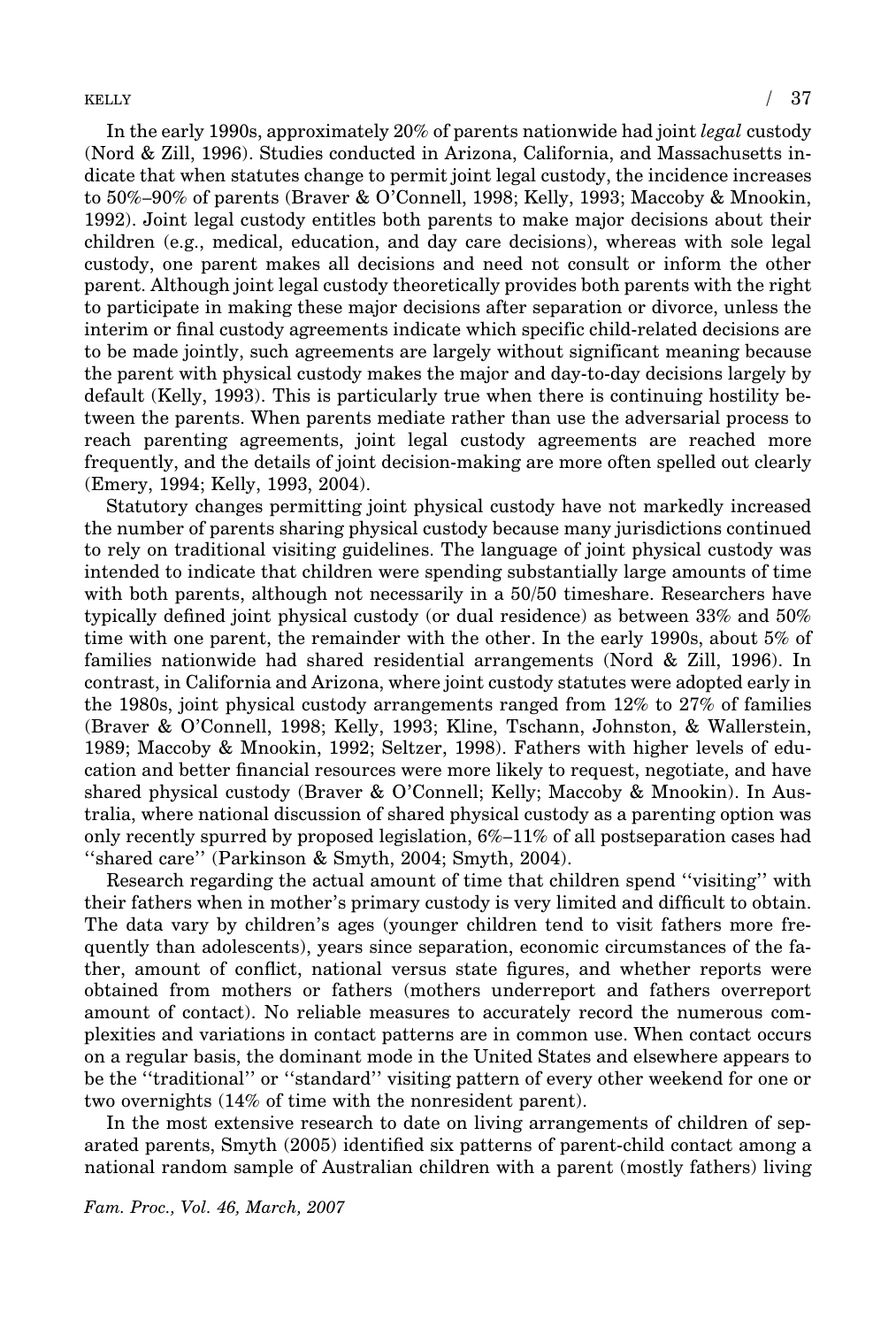elsewhere because of parental separation. These patterns were "shared" care  $(6\%)$ , defined as when each parent had care of their children for at least 30% of nights; ''standard'' care (34%), usually a set schedule of every other weekend for one or two overnights; daytime only (16%), usually no set schedule and erratic; holidays-only  $(10\%)$ ; occasional contact of once every 3–6 months, with no overnights (7%); and little or no contact (26%), face-to-face contact of less than once a year.

Although the percentages may vary somewhat, the patterns are similar in the United States. Daytime-only contact was more typical of parents of young children and fathers with lower socioeconomic resources, compared with standard care. This may reflect negative attitudes among mothers, mental health professionals, and judges about young children spending overnights with their fathers, and/or fathers who have unstable or unsuitable living arrangements. Data from a second Australian national random sample indicates that mothers' views about father access may be important barriers to meaningful contact. More than half of mothers described "standard" care and no contact arrangements as "about right," in contrast to  $61\%$ and 74%, respectively, of fathers, who described these two contact patterns as ''nowhere near enough'' (Parkinson & Smyth, 2004; see also Smyth, 2004, 2005). More than half of resident mothers had negative attitudes toward the idea of 50/50 shared care, whereas 70%–75% of nonresident fathers had positive attitudes (Smyth & Weston, 2004). Similar gender disparities in attitudes and satisfaction have been reported by parents in the United States (King & Heard, 1999). College students reported that their fathers wanted more time with them but that their mothers were opposed (Fabricius, 2003; Fabricius & Hall, 2000).

There is evidence that the adoption of statutes permitting joint custody and more frequent visitation is slowly leading to shifting attitudes and parenting practices after separation. More expansive visiting patterns are being used in some jurisdictions—including a weekly midweek overnight or an extension of the alternating weekend to Monday morning—which integrate fathers into the child's school life and work, and increase time together. Opposition to such expanded contacts remains among mothers and mental health professionals who believe, in the absence of data, that children cannot go to school from more than one residence. Although the incidence of joint physical custody has remained low, between 35% and 60% of children now have at least weekly contacts with their fathers in many locations, most often a brief midweek visit or overnight (Braver & O'Connell, 1998; Hetherington, 1999; Seltzer, 1998). Among a well-educated California sample, the average amount of ''dadtime'' was 30%, typically every other weekend plus a midweek overnight each week. Parents mediating their child-related disputes were more likely to have such expanded contact, compared with parents using the adversarial process, who more often reported dadtime from 10% to 20%, more typical of court-related traditional guidelines (Kelly, 1993).

Particularly noteworthy is that the number of children that have no contact with their fathers by 2–3 years postdivorce has decreased from 50% (early 1980s) to between 18% and 26% in the mid to late 1990s (Braver & O'Connell, 1998; Furstenburg, Nord, Peterson, & Zill, 1983; Hetherington & Kelly, 2002; Maccoby & Mnookin, 1992, Seltzer, 1991, 1998; Smyth, 2005). This dramatic change is most likely a consequence of early divorce research citing the importance to children's well-being of continued contact with their fathers, and statutes specifying frequent and continuing contact as a guide for visitation (Hetherington, Cox, & Cox, 1985; Kelly, 1994; Wallerstein &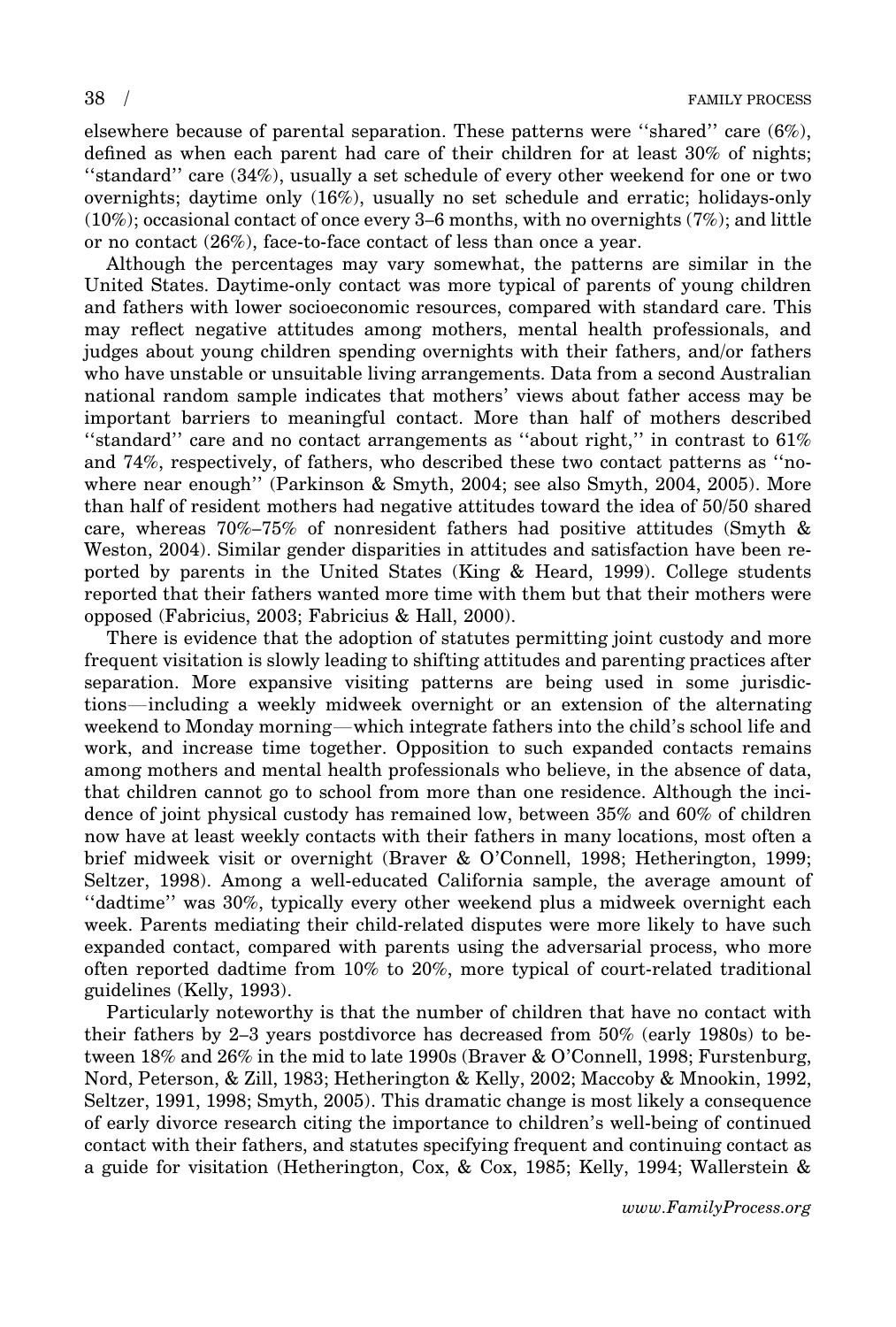Kelly, 1980). Smyth (2005) attributed father dropout to three "Rs"—repartnering, relocation, and residual bad feelings—and to relative economic disadvantage, "rotten behavior'' by a parent, and regard for children's temperament, resilience, age, and wishes.

Despite encouraging changes, it is still a minority of children who have reliable weekly contact with their nonresident parents (usually fathers) following separation in the United States and elsewhere, despite data indicating that traditional visiting or less contact leads to diminished closeness between children and their nonresident parent (Amato, 1987; Wallerstein & Kelly, 1980). Therapists should be knowledgeable about what visiting guidelines in their jurisdictions, if any, influence court mediators, custody evaluators, judges, and lawyers in determining children's living arrangements without regard for the quality of the child's relationship with the parents. Some parents consult with a mental health professional prior to, or immediately after, separation regarding the type of living arrangements that will best meet their children's needs. As will be discussed, different models for parenting plans that are attuned to the developmental and psychological needs of children have been developed  $(Kelly, 2005)^1$ , and therapists can assist parents in making good choices that benefit children and future parent-child relationships by making such materials available to both parents.

# FACTORS INFLUENCING CHILDREN'S LIVING ARRANGEMENTS

Many factors determine the extent of contact between fathers and their children following separation and divorce, among them institutional barriers and adversarial processes, psychological and relationship variables, interparental conflict, children's willingness to maintain contact, the relocation of either parent, and the repartnering and remarriage of parents.

# Institutional Barriers

As indicated, institutionalized visiting guidelines remain a barrier to interested fathers who want to be meaningfully involved in their children's lives following separation. Based on the power of court precedent, some attorneys discourage fathers from seeking a more generous timeshare (Kruk, 1992). Because a large majority of mothers seek full physical custody, these fathers must either negotiate, mediate, or litigate to obtain more than every other weekend contact, and risk being labeled as a high-conflict or uncooperative parent by the court because of those efforts. A second barrier to paternal involvement is the built-in mechanisms of the adversarial system, which frame parenting and timeshare disputes as a win-lose matter, escalate conflict and hostility by pitting parents against each other in damaging affidavits and legal motions, and encourage polarized and positional thinking about parenting liabilities and capacities (Ellis & Stuckless, 1996; Emery, 1994; Kelly, 2002, 2003a). Although the adversarial system purports to focus on children's ''best interests,'' it more often discourages parental efforts to focus on their children's needs and diminishes the possibility of current and future civility, communication, and cooperation between

<sup>&</sup>lt;sup>1</sup> For examples of parenting plan models, see http://www.supreme.state.az.us—Model Parenting Time Plans; http://www.state.ak.us/courts/forms/dr-475.pdf—Alaska Model Parenting Agreement; http://www.afccnet.org-AFCC, Planning for Shared Parenting. E-mail the author (jbkellyphd@ mindspring.com) for research-annotated schedules.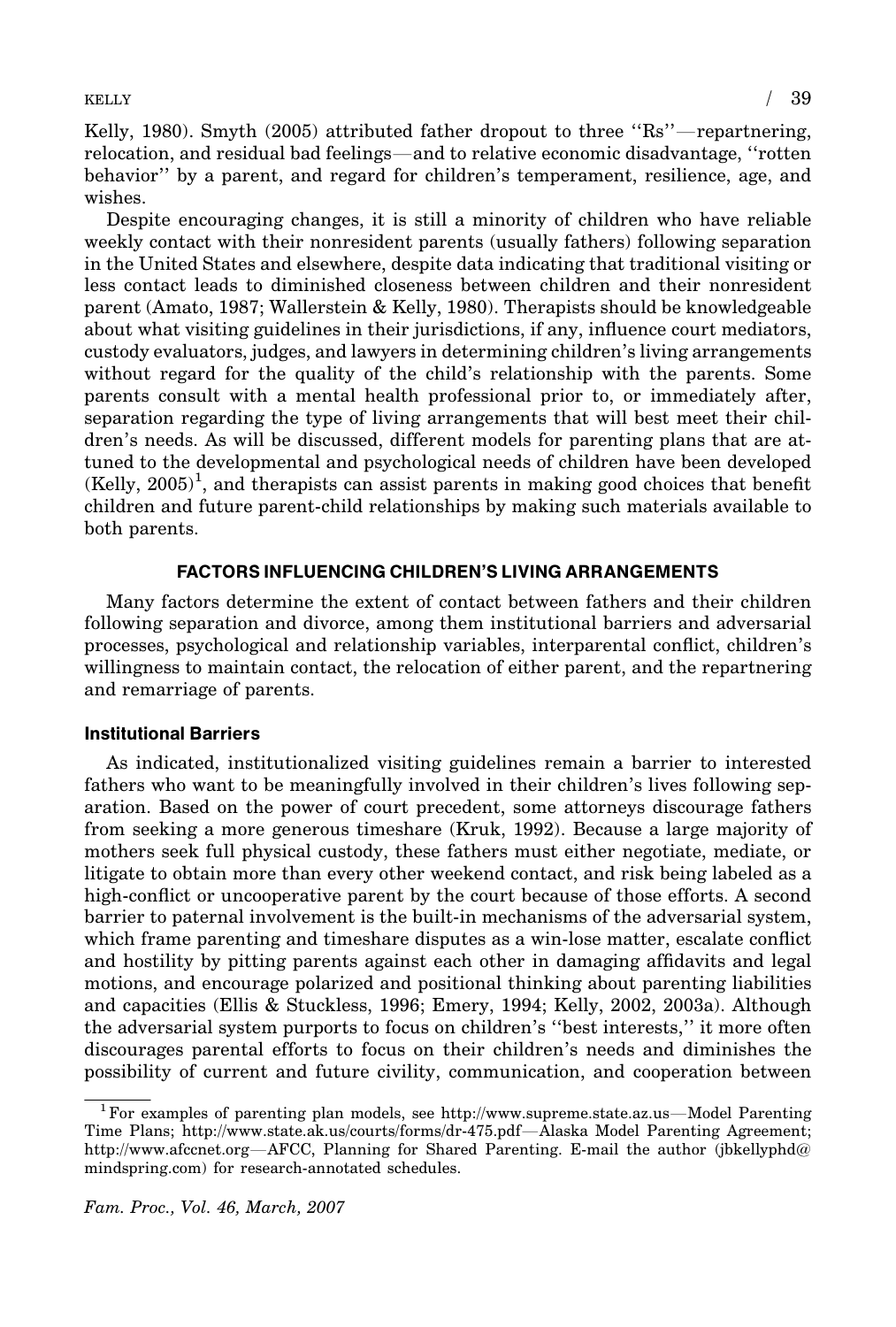parents. Although fewer than 5% of custody disputes go to trial, the years leading to trial (or pretrial settlements) are economically and emotionally destructive for most families and do nothing to promote conditions that foster resiliency in children following divorce.

In response to the failings of the adversarial process in family and custody matters, divorce education programs and custody mediation have been widely adopted as alternative dispute resolution interventions. Research indicates that such programs are effective along a number of dimensions. Parents in research-based divorce education programs, compared with parents without such interventions, have reported increased parental awareness of their children's needs as separate from adult needs; a greater willingness among residential parents to have their children spend time with the nonresident parent; a reduction in parental behaviors that put children in the middle of disputes; better communication; and greater willingness to settle custody and access disputes with their former partner (Haine, Sandler, Wolchik, Tein, & Dawson-McClure, 2003; Kelly, 2002; Kramer, Arbuthnot, Gordon, & Hosa, 1998; Pedro-Carroll, 2001, 2005). When parents mediate their custody and parenting disputes in mediation, they reach settlement between 55% and 85% of the time, in both voluntary and mandatory programs. Some research indicates that conflict is contained rather than escalated, parental communication and cooperation is greater, and paternal involvement 12 years after divorce is higher, compared with parent outcomes in adversarial processes (for reviews, see Emery, 1994; Kelly, 1996, 2004).

#### Psychological and Relationship Barriers

Some fathers fail to maintain a meaningful relationship with their children following separation and divorce because of a lack of interest, personality limitations associated with narcissism, or weak attachments to their children (Arendell, 1995; Hetherington & Kelly, 2002; Wallerstein & Kelly, 1980). Parkinson and Smyth (2004) found that nearly 15% of fathers with no contact and 25% of fathers with daytime-only contacts rated their time with their children as ''about right.'' Minimal or no-contact fathers may have been marginally involved during the marriage or interacted with their children because the family structure facilitated the parent-child relationship without much effort and lasting emotional investment. Still other fathers draw back from active parental involvement after separation because of the recurrent pain of reduced contact with their children (Arendell; Braver et al., 1993; Dudley, 1991; Kruk, 1992; Wallerstein & Kelly, 1980). The ambiguities of the visiting parent role and paternal role identity issues have contributed to these problems as well (Madden-Derdich & Leonard, 2000; Thompson & Laible, 1999).

Maternal attitudes toward paternal involvement play a central role in fathers' involvement in their children's lives during marriage (Cowdery & Knudson-Martin, 2005; Pleck, 1997), and even more so following separation and divorce. Mothers can be influential gatekeepers of paternal involvement through attitudes and behaviors that either facilitate or limit fathers' opportunities to parent and develop close relationships with their children. Mothers' traditional attitudes toward women's roles, identities linked primarily to caregiving, and perceptions that mothers are more competent at child care than fathers are associated with more active inhibitory gatekeeping, which is linked to less father involvement (Allen & Hawkins, 1999; Fagan & Barnett, 2003). Following separation, the more that mothers perceive fathers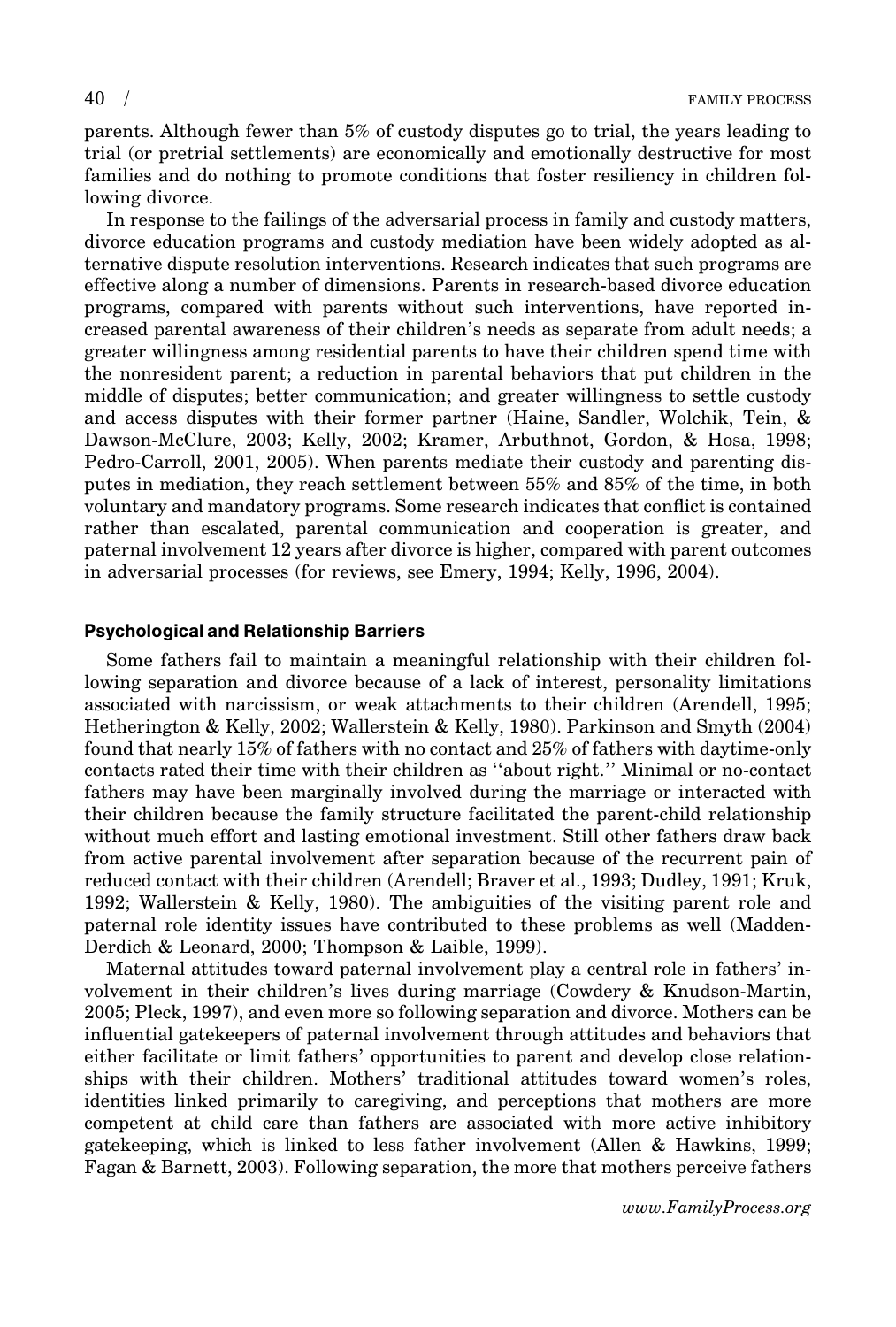KELLY  $\vert$  41

to be incompetent, the greater the gatekeeping efforts. When fathers pay higher levels of support, they are perceived to be more competent than fathers paying less support, and there is less maternal gatekeeping (Fagan & Barnett). Marital status and income also have an effect. Compared with divorced fathers, fathers who never married were poorer and less well educated, and they reported more maternal interference in their involvement with their children, and less time and fewer overnights with their children (Insabella, Williams, & Pruett, 2003).

Maternal hostility at separation has been linked to less paternal involvement following divorce, with greater anger predicting less contact and fewer overnights with fathers 3 years after divorce, compared with those mothers with lower hostility (Maccoby & Mnookin, 1992). Maternal hurt and anger about the divorce also predicted more perceptions of visiting problems, compared with mothers who were not as angry and hurt (Wolchik, Fenaughty, & Braver, 1996), and mothers reported interfering with or sabotaging visits between 25% and 35% of the time (Braver & O'Connell, 1998). The majority of parents substantially reduce their conflict by 2–3 years after divorce, but 8%– 20% of parents continue in chronic high conflict (Hetherington, 1999; King & Heard, 1999). Disproportionately represented among these parents are those with serious personality disorders, substance abuse problems, and mental illness (Johnston & Roseby, 1997; Kelly, 2003a). When interparental conflict continues at high levels, there is less paternal involvement, more difficulties in the father-child relationship, and deterioration in father-child relationships over the long term (Ahrons & Tanner, 2003; Hetherington, Maccoby, & Mnookin; Pruett, Williams, Insabella, & Little, 2003).

Three major types of postdivorce coparental relationships have been identified. Conflicted coparental relationships (20%–25%) are characterized by frequent conflict, poor communication, and the failure of one or both former partners to disengage emotionally (Hetherington & Kelly, 2002; Maccoby & Mnookin, 1992). These parents have difficulty in focusing on their children's needs, are more likely to use their children in the expression of their disputes, and seem unable to resolve even small differences or disputes as they arise. It should be noted that not all couples described as ''high conflict'' after divorce involve two uncooperative, angry parents. Clinicians, mediators, and judges have observed that one parent has emotionally disengaged and wishes to avoid continuing conflict litigation, whereas the other parent remains invested in vengeance, control, angry behaviors, and repeated motions to the court (Friedman, 2004; Kelly, 2002, 2003a). Parents in parallel coparenting relationships (more than 50%) tend to be emotionally disengaged, have low conflict and low communication, and parent separately in their own domains with little, if any, coordination of childrearing issues. In contrast, cooperative coparenting (25%–30%) is characterized by joint planning for their children's lives, coordination and some flexibility in arranging schedules, and offers of parental support to each other. Cooperative coparenting promotes resiliency in children because of these features, and parents' ability to resolve differences on their own, or with mediators or therapists as they arise. It has been reported that children whose parents engage in conflict-free parallel parenting appear to thrive as long as the children have adequate parenting in both homes, and as long as there are well-articulated parenting agreements and orders specifying contact, and joint parental decision-making when required (Hetherington & Kelly; Maccoby & Mnookin).

Although most children welcome continued contacts and involvement with their fathers, some resist contact for a number of reasons, including those linked to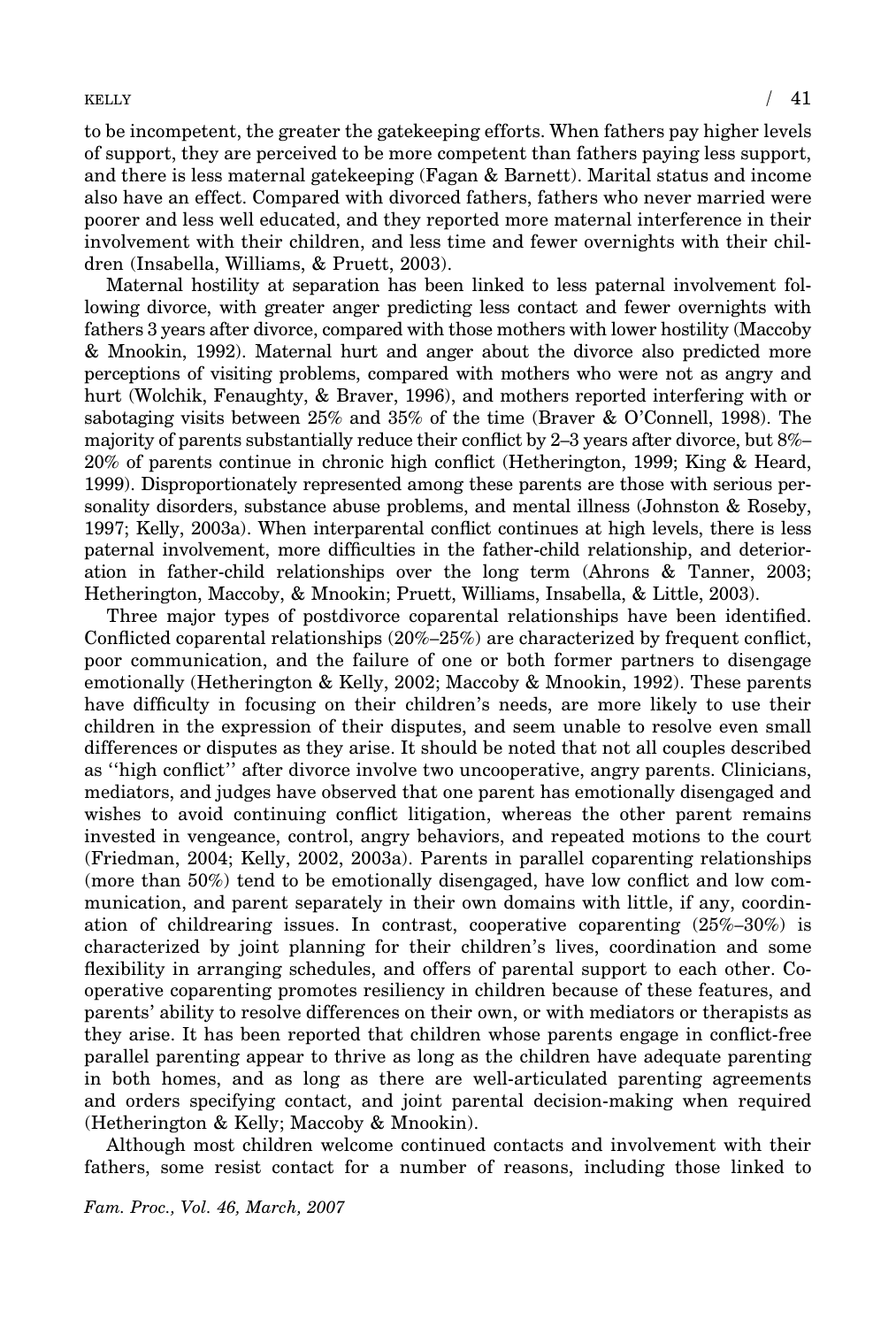developmental stage (for example, anxiety about separation), anxieties about leaving a psychologically vulnerable custodial parent, alignments formed in highly conflicted marriages, and fears of conflict and violence at the transition (Johnston, 1993). In families with a history of violence between partners, the type of living arrangements should be determined after an assessment of the child's needs to be physically and emotionally safe, and the history and nature of the parent-child relationship with the violent parent (Jaffee, Crooks, & Bala, 2005; Johnston, 2005; Ver Steegh, 2005). Some youngsters are realistically estranged from a parent with a history of intimate partner violence and/or if they have been physically and emotionally abused, and after separation resist contact with that parent as a result of strong dislike or trauma associated with the violence and abuse (Kelly & Johnston, 2001). For these youngsters, minimizing contact or terminating the relationship with such a parent may represent and lead to a healthy outcome.

The extent of father involvement is complexly determined by many factors that therapists can explore with parents separately and conjointly following separation. With fathers, there may be a focus on encouraging steadfastness in the face of postseparation challenges to continued parenting, or coaching fathers to effectively use their time with children in normal parenting activities (discipline, involvement in school, play, affectionate exchanges, and supportive communication). With mothers, the exploration of maternal attitudes that seek to limit children's contacts with loving and supportive fathers can lead to an understanding that children's needs are different and separate from adult needs after separation. Important therapeutic work with high-conflict parents includes helping them understand how children experience (and dislike) their conflict, the negative outcomes that may result, and how to structure parental communications, maintain boundaries, and make safe transitions of the children between parents. Also beneficial are descriptions of the different types of coparental relationships that parents might consider to benefit both their children and their own parenting and well-being. Increasing parent awareness and use of videos, software programs, books, and pamphlets focusing on factors that increase risk and promote resiliency in children following separation will complement the therapists' work. When conflicts arise or continue that cannot be managed by therapeutic interventions, referrals to custody and financial mediation, and specialized interventions focusing on managing and resolving continuing high conflict, such as the parenting coordinator, should be made (Johnston, 2005; Kelly, 2002, 2003b).

#### Relocation

The relocation of one parent, with or without children, to a new, more distant location reorganizes the nature and frequency of contacts between parents and their children. Between 25% and 45% of children move with their custodial parent within 2 years of separation, some many times (Booth & Amato, 2001; Braver, Ellman, & Fabricius, 2003; Hetherington & Kelly, 2002). Relocations of more than 75 miles appear to create substantial barriers to continuity in nonresident parent-child relationships, and studies indicate that distances of 400–500 miles are typical (Ahrons & Tanner, 2003; Hetherington & Kelly). When parents have limited economic resources, inflexible work schedules, and distances that cannot be managed by car, a pattern of diminishing contacts, drifting apart, and deterioration in attachments and closeness in nonresident parent-child relationships is a common outcome, particularly for very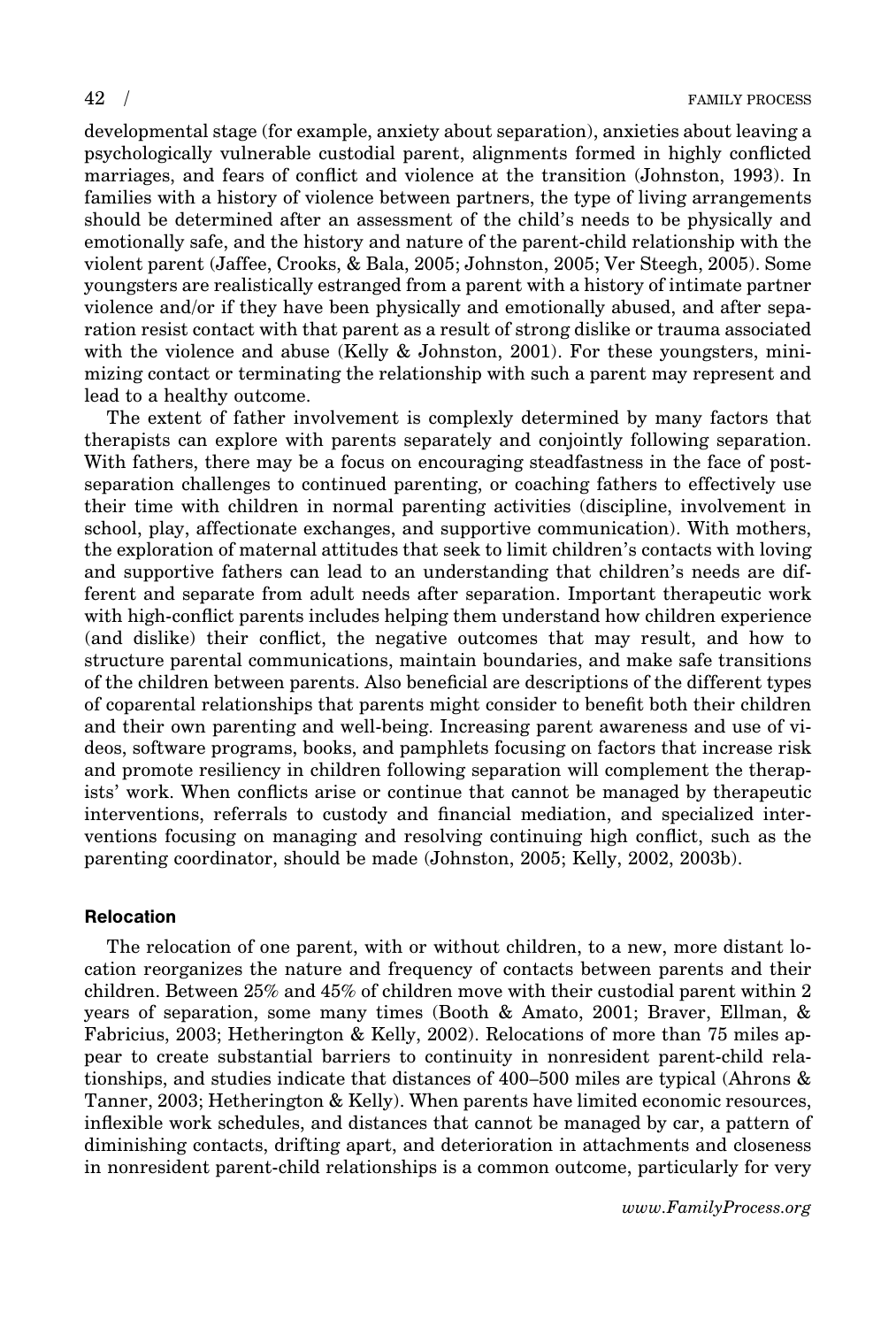### KELLY  $\vert$  43

young children (Kelly & Lamb, 2003). The hostility of one or both parents exacerbates logistic and communication problems, leading to breakdowns in planning and executing trips (Hetherington & Kelly; Kelly & Lamb). Relocation may be problematic regardless of whether mothers with children move, or fathers move away from their children; college students whose parents moved after a divorce reported a less favorable view of parents as role models and sources of emotional support, and more internal turmoil and distress, compared with students whose parents did not move after divorce (Braver et al., 2003). It is important to note that relocation can benefit children when they are distanced from abusive, self-centered, or coercive and controlling nonresident parents, although no empirical research exists on this issue (Hetherington & Kelly; Kelly & Lamb).

### Remarriage

The remarriages of both parents lead to decreased contact between fathers and their children over time. Fathers' remarriages, particularly when a child is born within the new union, diminish paternal commitment to the children of the former marriage, seemingly as a result of inability to maintain or deal with multiple commitments, conflicting loyalties, and time demands (Bray, 1999; Hetherington & Kelly, 2002). Approximately two thirds of parents cohabit prior to remarriage (Bumpass, Raley, & Sweet, 1995), which is also likely to diminish paternal involvement. Half of parents reported dating in the 60 days after filing for divorce, and by 1 year after filing, 80% had started dating, and half of the parents were in new romantic relationships that they described as serious in nature (Anderson et al., 2004). Although the majority of children appear to approve of their parents' dating, one third of children found it to be highly stressful (Hetherington & Kelly). Children experience multiple transitions in the first year or two after separation as a result of their parents' social lives, including serial dating, engagement, cohabitation, breakup of serious relationships, and remarriage (Anderson & Green, 2005), each of which may burden father-child relationships. Early remarriage appears to be more stressful to children (Hetherington & Kelly), and adult children of divorce whose fathers remarried within 1 year postdivorce were more likely to report more negative changes in their relationships with their fathers than those who married by 3 or 5 years postdivorce (Ahrons & Tanner, 2003).

#### CHILDREN'S VIEWS ON LIVING ARRANGEMENTS

Early research found that the majority of children reported the loss of the nonresident parent as the most negative aspect of divorce, were distressed and very dissatisfied with the alternating weekend visiting pattern, and described their fathers as increasingly peripheral to their lives in terms of closeness and providing discipline and emotional support (Amato, 1987; Hetherington, 1999; Wallerstein & Kelly, 1980). More recent studies have reported that approximately half of children and adolescents state a desire for more contact with their fathers, and one third want the contacts to be longer. In a New Zealand study, only 2% wanted less contact, typically when fathers were very angry, difficult, or uninterested (Smith & Gollop, 2001; Smith, Taylor, & Tapp, 2003). More than half of college students who experienced their parents' divorces an average of 11 years earlier indicated that they wanted more time with their fathers, and less than 10% in any timeshare category wanted to see their fathers less.

Fam. Proc., Vol. 46, March, 2007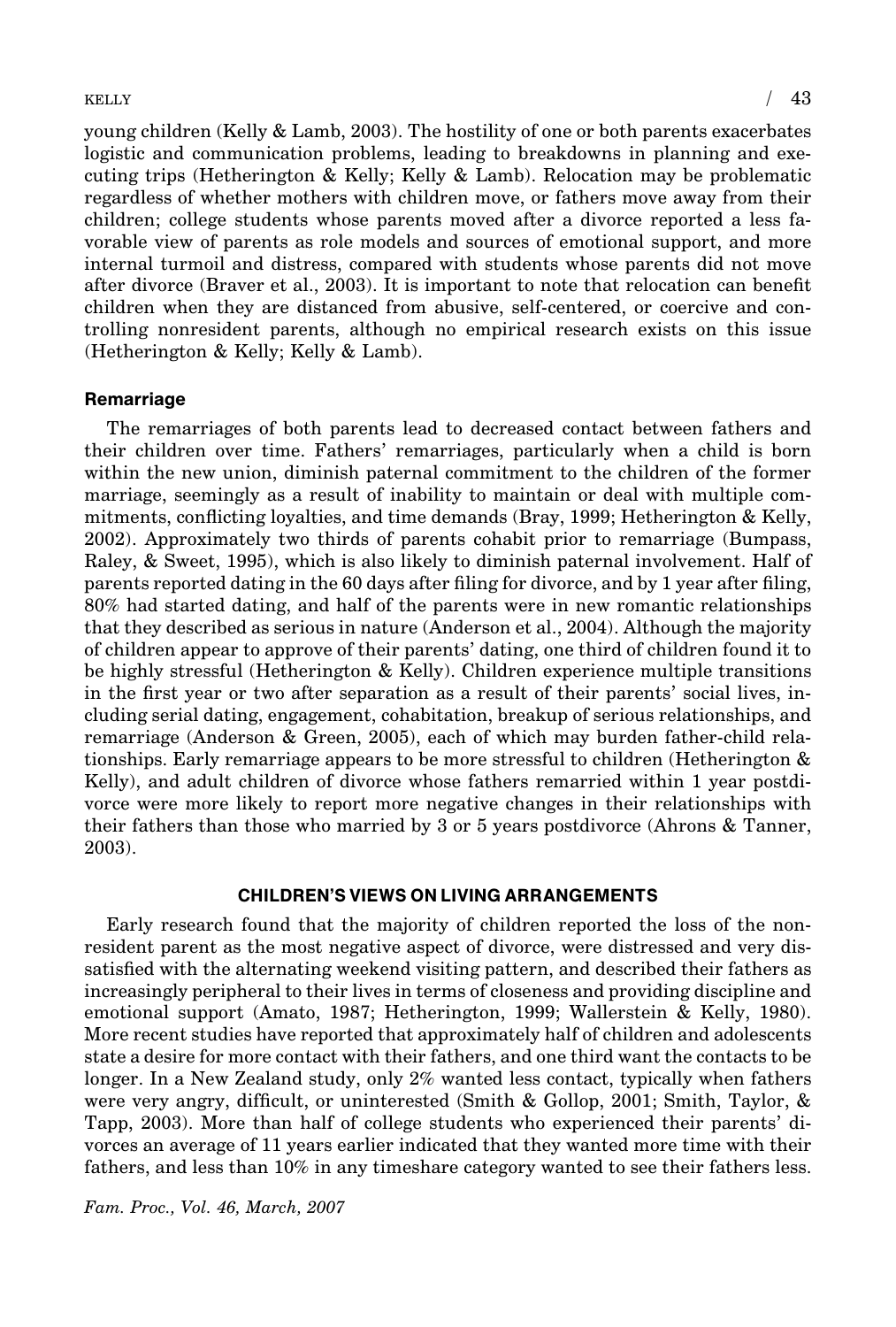Closeness to fathers increased incrementally with incremental increases in time with fathers (Fabricius, 2003), as did college financial support (Fabricius, Braver, & Deneau, 2003). Seventy percent of these young adults indicated that equal timesharing arrangements would have been the best possible situation. Among those who lived in shared physical custody, 93% expressed satisfaction and believed that the arrangement was the best for them (Fabricius). Another study of college students who had lived in shared physical custody reported fewer feelings of loss and were less likely to view their lives through a lens of divorce, compared with those in sole physical custody arrangements (Laumann-Billings & Emery, 2000). Poor relationships between young adult children of divorce and their fathers have been noted in many studies (Ahrons & Tanner, 2003; Booth & Amato, 2001; Hetherington & Kelly), particularly in lack of affection and trust, and fewer offers of assistance, compared with young adults in married families (Amato, 2000; Booth & Amato; Hetherington, 1999). However, when adolescents with a good father-teen relationship at separation had frequent contacts with their fathers, distrust was diminished compared with those with less frequent contact, and these young adults did not differ from nondivorced adolescents (King, 2002).

It is important to the majority of separating and divorced youngsters that their desires for input and flexibility about living arrangements are considered by parents, but unfortunately, it seldom happens (Dunn, Davies, O'Connor, & Sturgess, 2001; Kelly, 2002; Parkinson, Cashmore, & Single, 2005; Smart, 2002; Smith & Gollop, 2001; Smith et al., 2003). Adolescents were more likely to view their living arrangements as more satisfactory and fair when they could see the nonresidential parent whenever they desired (Parkinson et al.). High school and college students with parents who were more flexible in adjusting visiting schedules to accommodate their lives had less anger and were closer to both of their parents, compared with those whose parents who were resistant to rescheduling or changing visits to accommodate the youngsters' own scheduling needs (Deneau, 1999, cited in Fabricius, 2003).

#### LIVING ARRANGEMENTS AND CHILDREN'S ADJUSTMENT

#### Access and Adjustment

The risk of adjustment, social, and academic problems is twice as great for children of divorce, compared with those in married families (Amato, 2000; Emery, 1999; Hetherington & Kelly, 2002; Kelly, 2000; Simons, Lin, Gordon, Conger, & Lorenz, 1999). Protective factors ameliorating risk include competent and warm parenting, absence of depression and other psychological disorders in parents, lower conflict, and certain aspects of living arrangements after separation (Kelly & Emery, 2003). Other than studies of joint physical custody compared with sole maternal custody, there are no empirical studies of what specific living arrangements or timeshares are associated with more positive outcomes for children after divorce.

A substantial literature has examined the relationship between frequency of contact with fathers and children's adjustment. Frequency by itself has not generally been a good predictor of child outcomes, in part because fathers vary considerably in the quality of parenting they provide, and frequency does not capture length of visits. In low-conflict situations, and with boys and younger children, frequent and regular contact was associated with more positive adjustment (Amato & Rezac, 1994; Stewart, Copeland, Chester, Malley, & Barenbaum, 1997; Wallerstein & Kelly, 1980). When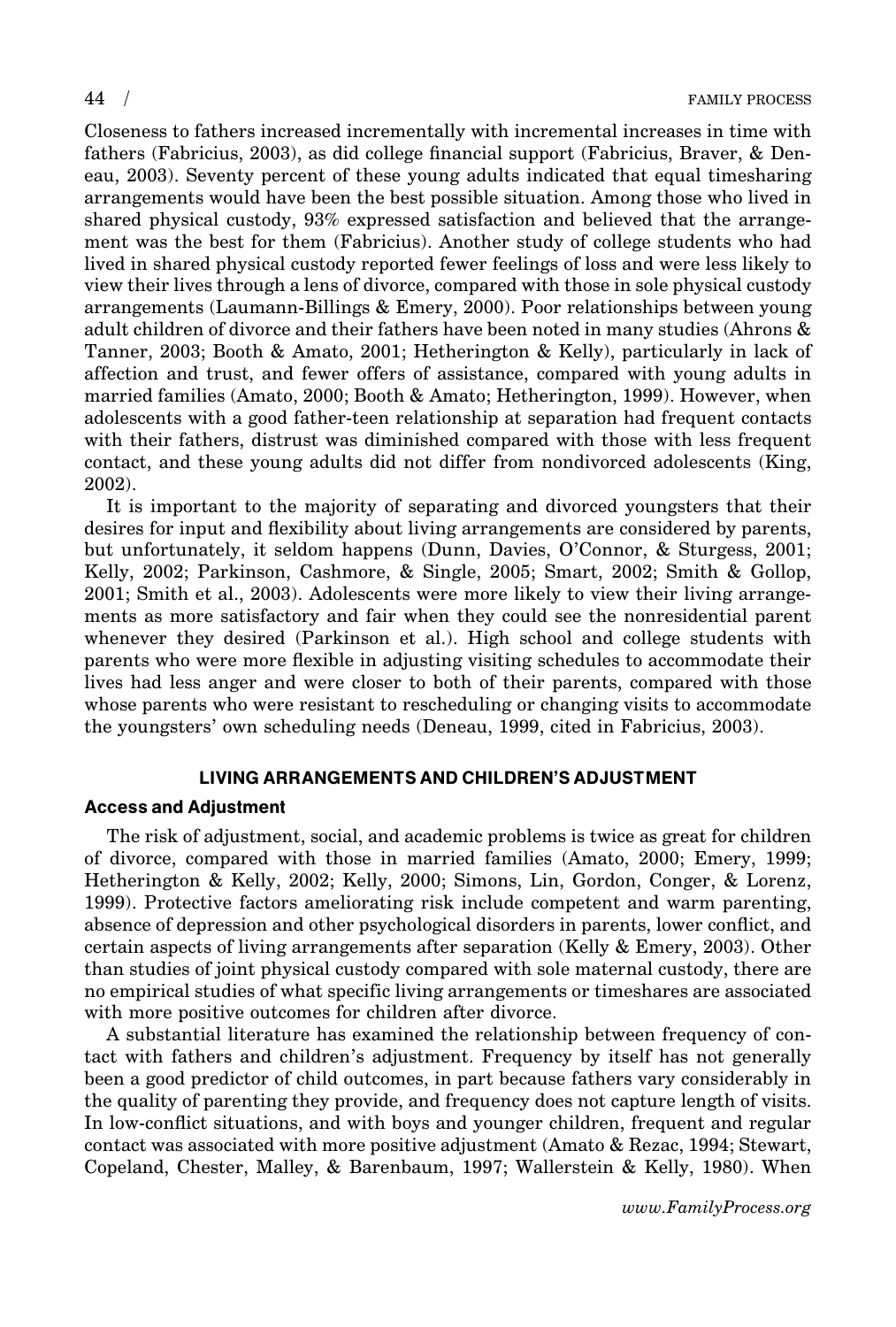KELLY  $\vert$  45

intense conflict persisted between parents, frequent contact was associated with poorer adjustment, presumably because of more opportunities for parental hostility to be expressed in front of the children at exchanges (Amato & Rezac; Hetherington, 1999; Johnston, 1995). The use of children to express parental angers and disputes is associated with poorer adjustment in youngsters. When high-conflict parents encapsulate their conflict, children do not differ from children of low-conflict parents (Buchanan, Maccoby, & Dornbusch, 1991; Hetherington & Kelly, 2002). Increasingly, neutral transitions at school and day care rather than at parents' homes have been used to eliminate the possibility of children witnessing face-to-face parent conflict, but this practice has not been empirically studied. Mediators and parenting coordinators reported that by extending Wednesday visits to Thursday morning and Sunday returns to Monday at school, children are protected from being in the middle of parental disputes. Additional buffers have been identified that protect children from parental conflict, including a good relationship with at least one parent or caregiver, parental warmth, and sibling support (Kelly & Emery, 2003). Children do not benefit from frequent contact (if any) with nonresident parents who are mentally ill or abusive, or those whose parenting is compromised by substance abuse or poor parenting practices, just as children's adjustment is negatively affected when custodial parents have similar problems (Amato & Fowler, 2002; Emery, 1999; Hetherington, 1999; Johnston & Roseby, 1997; Kelly, 2000; Kline, Johnston, & Tschann, 1991; Pruett et al., 2003).

Rather than frequency of visiting as a predictor, the quality of the parent-child relationship, type of parenting provided by fathers, and amount of contact is associated with children's adjustment. When children have close relationships with their fathers and the fathers are actively involved in their lives, frequent contact is significantly linked to more positive adjustment and better academic achievement in school-age children, compared with those with less involved fathers (Amato & Fowler, 2002; Amato & Gilbreth, 1999). Active involvement in this instance includes help with homework and projects, emotional support, age-appropriate expectations for their children, and authoritative parenting (setting limits appropriately, noncoercive discipline and control, enforcement of rules). Reduced father involvement after divorce has been linked to more conduct problems, particularly for boys, but when both mothers and fathers are actively involved and provide authoritative parenting, including monitoring of behaviors, adolescent boys had no more delinquent behaviors than those in married families (Hetherington, 1999; Simons et al., 1999). Greater amounts of paternal involvement were associated with better adaptive behavior skills, and better communication and socialization skills in very young children, compared with those with less paternal involvement (Pruett et al., 2003). More paternal involvement in children's school was associated with better academic functioning and behavior, including more As, fewer suspensions, and a more positive attitude toward school, compared with those youngsters whose fathers were less involved (Nord, Brimhall, & West, 1997). Adolescents whose fathers were actively engaged and paid child support regularly were significantly more likely to complete high school and enter college, compared with those whose fathers were either actively engaged or paid child support (Menning, 2002).

In these studies, actual patterns of contact were not provided, although it is likely that ''greater'' amounts of contact or paternal involvement exceeded the 2–4 days a month of standard visiting patterns. A central question is what amount of regular time is necessary to provide adequate fathers with sufficient time to be involved in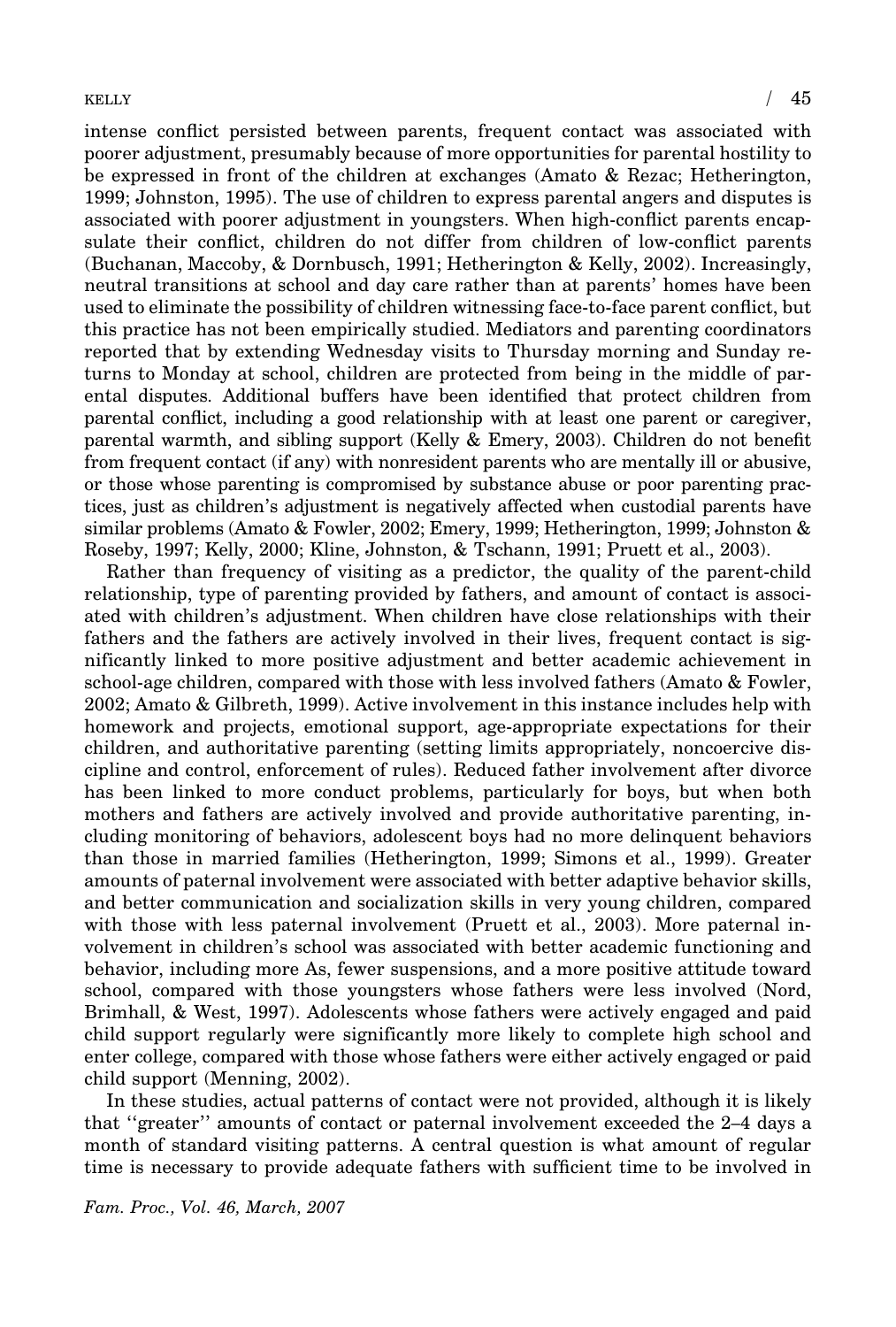school, projects, and discipline and to talk about problems. This may vary by the age of the child, but it appears that some contact during the school week between such fathers and their children promotes more interest and connection to children's school and daily lives, and long-term, meaningful relationships. To maintain and consolidate attachments formed with both parents prior to separation, it is important for infants and toddlers to have frequent contacts, including overnights, with their adequate nonresidential parents, without prolonged separations from either parent (Kelly & Lamb, 2000; Pruett, 2005; Pruett, Ebling, & Insabella, 2004; Warshak, 2002). In separating and divorcing families without a history of domestic violence, children from 4 to 6 years of age who had one or more overnights per week with their fathers had better psychological and social adjustment than those children who did not have overnights. Although there was no relationship between overnights and psychological adjustment among the birth-to-3-years group, parents reported fewer social and attention problems and girls were less withdrawn among families with overnights, as compared with those with no overnights. Among these young children, consistency of schedule was an important predictor of positive adjustment (Pruett et al., 2004).

### Sole Physical and Joint Physical Custody

Early studies of joint physical custody reported better adjustment of children compared with those in sole custody, and more satisfaction expressed by shared-custody youngsters, but samples were small, nonrepresentative, and self-selected. A meta-analysis of 33 studies comparing joint physical and sole maternal custody from court, convenience, and school-based samples indicated that children in joint physical custody arrangements were better adjusted across multiple measures of general, behavioral, and emotional adjustment, self-esteem, family relations, and divorce-specific adjustment. Regardless of whether the ratings were provided by mothers, fathers, teachers, clinicians, or the children themselves, joint custody children were better adjusted than sole maternal custody children. Although joint custody parents reported less past and current conflict compared with sole custody parents, conflict was not a predictor of the joint custody advantage in child adjustment (Bauserman, 2002). Two other studies similarly found joint physical custody to be more beneficial to children and adolescents than sole maternal custody along multiple dimensions when conflict was low, but these benefits were suppressed by high levels of conflict (Lee, 2002; Maccoby & Mnookin, 1992).

Overall, the empirical literature demonstrates numerous benefits to children, including better psychological and behavioral adjustment and academic achievement, when their living arrangements enable supportive and loving fathers to be actively involved in their children's lives on a weekly and regular basis, including a combination of overnights and school-related and leisure time. Further, the vast majority of children want more contact with their nonresidential parent than is typically decided between parents or by courts, and many favor the concept of shared physical custody. Those children and adolescents who have lived in shared physical custody arrangements are generally satisfied, feel loved, report less feelings of loss, and do not frame their lives through the lens of parental divorce, compared with those who lived in sole custody of their mothers. Young children with attachments to both parents need sufficient contact with their adequate nonresident parents without prolonged separations of many days or weeks to maintain meaningful and close relationships. When parent conflict remains intense following divorce, frequent transitions and contact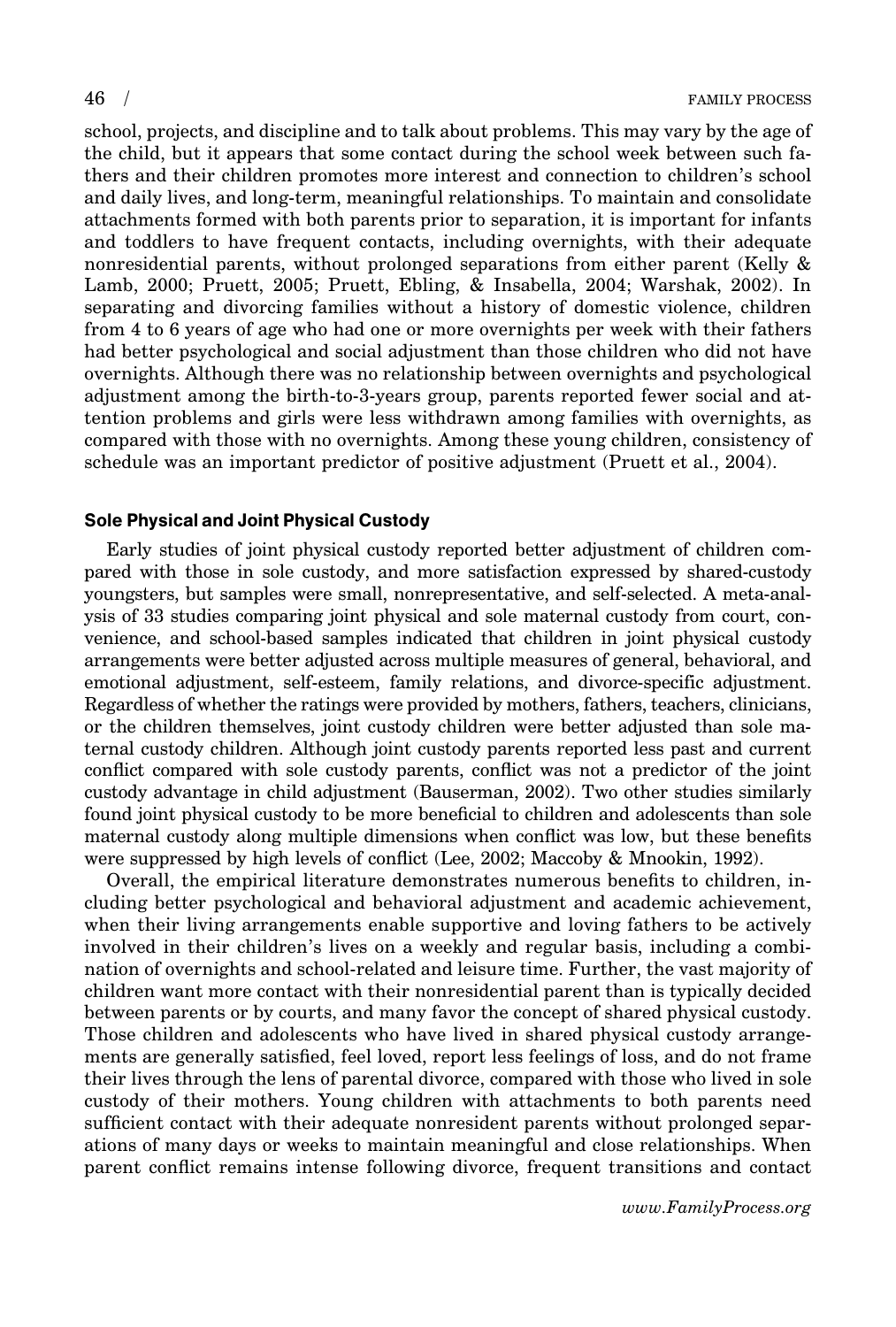may be detrimental to children if the children are exposed to and embroiled in their parents' conflict. In such cases, because children typically love both parents, reduced contact may not be the most beneficial solution. Instead, one searches for arrangements and interventions that will reduce the conflict and its impact on children. The presence of buffers that protect children from parental conflict should be assessed and encouraged, transitions arranged that occur in neutral sites such as school and day care, and mediation or parenting coordination interventions implemented.

## **CONCLUSION**

A large empirical literature has emerged that identifies factors that promote resiliency and positive adjustment or increase risk in children of divorce. Among these are factors associated with children's living arrangements, in particular the limitations of widely applied traditional visitation guidelines in families with supportive and adequate fathers. As a result, many divorce professionals recognize that children's contacts with their nonresident parents should not be based on every-other-weekend guidelines but should reflect the diversity of parental interest, capability, and the quality of the parent-child relationship. Some have argued that children should also provide some input into the type of living arrangements that they will experience in the years following separation and divorce, as long as they are not asked to choose between parents. Bolstered by research cited above, specialized interventions for interviewing children during separation and divorce processes have been developed that solicit children's voices and provide feedback to parents in a manner that protects children's safety and interests, typically within a mediation context (Kelly, 2002; McIntosh, 2000; Sanchez & Kibler-Sanchez, 2004).

Research-based models of parenting plans that offer multiple options for living arrangements following separation for parents to consider have been developed as an alternative to restrictive guidelines (Kelly, 2005; also see Note 1 to this article). Relying on divorce and child development research, including the voices of children, these models consider the ages and developmental capacities of children, parent-child relationship quality, and parental interest and investment. They provide several examples of living arrangements for each age group, from variants of fully shared physical custody, to extended visitation options, to limited contacts when parents or courts see it as appropriate. The living arrangements are described in a neutral manner, inviting parents to consider their own unique family situations and schedules, their parent-child relationships, and their children's psychological and developmental needs. The model parenting plans have been designed to be broadly informative and accessible to parents. Some models are structured as workbooks and encourage parents to consult each other to settle or narrow the myriad child-related decisions that should be included in agreements rather than litigate these issues. Some provide detailed templates for parents to consider aspects of legal decisionmaking and parental responsibilities; ideas for the distribution of holiday and vacation time; and highly readable research-based information about what situations and parental behaviors are known to harm and to benefit children (see Note 1 to this article). The use of mediation and other dispute resolution interventions, including scheduling software programs, is encouraged when parents cannot reach agreement.<sup>2</sup>

 ${}^{2}$  For examples of scheduling software for parents and mediators, e-mail Info@ourfamilywiz ard.com or see http://www.sharedground.com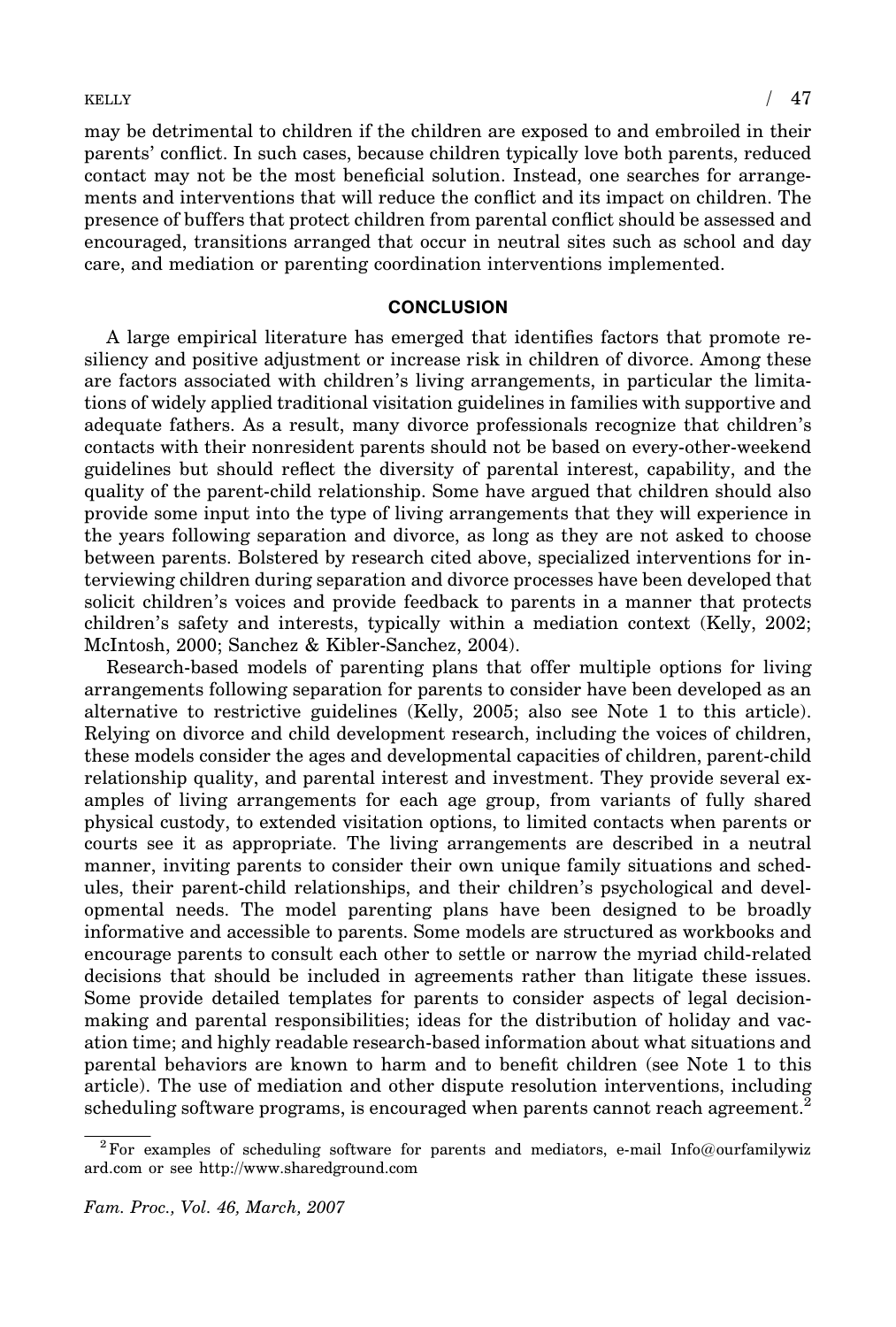It is anticipated that these model parenting plans presenting many types of living arrangements as normative possibilities will encourage the court to move beyond restrictive traditional alternative weekend visiting as the primary option for all families and will assist parents in negotiating parenting agreements that focus on their children's needs and their continuing parent-child relationships.

#### REFERENCES

- Ahrons, C.R., & Tanner, J.L. (2003). Adult children and their fathers: Relationship changes 20 years after parental divorce. Family Relations, 52, 340-351.
- Allen, S.M., & Hawkins, A.J. (1999). Maternal gatekeeping: Mothers' beliefs and behaviors that inhibit greater father involvement in family work. Journal of Marriage and Family, 61, 199-212.
- Amato, P. (1987). Family processes in one-parent, stepparent, and intact families: The child's point of view. Journal of Marriage and Family, 49, 327–337.
- Amato, P. (2000). The consequences of divorce for adults and children. Journal of Marriage and Family, 62, 1269–1287.
- Amato, P.R., & Fowler, F. (2002). Parenting practices, child adjustment, and family diversity. Journal of Marriage and Family, 64, 703–716.
- Amato, P., & Gilbreth, J. (1999). Nonresident fathers and children's well-being: A meta-analysis. Journal of Marriage and the Family, 61, 557–573.
- Amato, P., & Rezac, S. (1994). Contact with residential parents, interparental conflict, and children's behavior. Journal of Family Issues, 15, 191–207.
- Anderson, E.R., & Greene, S.M. (2005). Transitions in parental repartnering after divorce. Journal of Divorce and Remarriage.
- Anderson, E.R., Greene, S.M., Walker, L., Malerba, C.A., Forgatch, M.S., & DeGarmo, D.S. (2004). Ready to take a chance again: Transitions into dating among divorced parents. Journal of Divorce and Remarriage, 40(3/4), 61–75.
- Arendell, T. (1995). Fathers and divorce. Thousand Oaks, CA: Sage.
- Bauserman, R. (2002). Child adjustment in joint-custody versus sole-custody arrangements: A meta-analytic review. Journal of Family Psychology, 16, 91–102.
- Booth, A., & Amato, P.R. (2001). Parental predivorce relations and offspring postdivorce wellbeing. Journal of Marriage and Family, 63, 197–212.
- Braver, S.L., Ellman, I.M., & Fabricius, W.V. (2003). Relocation of children after divorce and children's best interests: New evidence and legal considerations. Journal of Family Psychology, 17, 206–219.
- Braver, S.L., & O'Connell, D. (1998). Divorced dads: Shattering the myths. New York: Tarcher/ Putnam.
- Braver, S.L., Wolchik, S.A., Sandler, I.N., Sheets, V.L., Focas, B.S., & Bay, R. (1993). A longitudinal study of noncustodial parents: Parents without children. Journal of Family Psychology, 7, 9–23.
- Bray, J. (1999). From marriage to remarriage and beyond: Findings from the developmental issues in stepfamilies research project. In E.M. Hetherington (Ed.), Coping with divorce, single parenting, and remarriage (pp. 253–271). Mahwah, NJ: Erlbaum.
- Buchanan, C., Maccoby, E., & Dornbusch, S. (1991). Caught between parents: Adolescents' experience in divorced homes. Child Development, 62, 1008-1029.
- Bumpass, L.L., Raley, R.K., & Sweet, J.A. (1995). The changing character of stepfamilies: Implications of cohabitation and nonmarital childbearing. Demography, 32, 425–436.
- Cowdery, R.S., & Knudson-Martin, C. (2005). The construction of motherhood: Tasks, relational connection, and gender equality. Family Relations, 54, 335–345.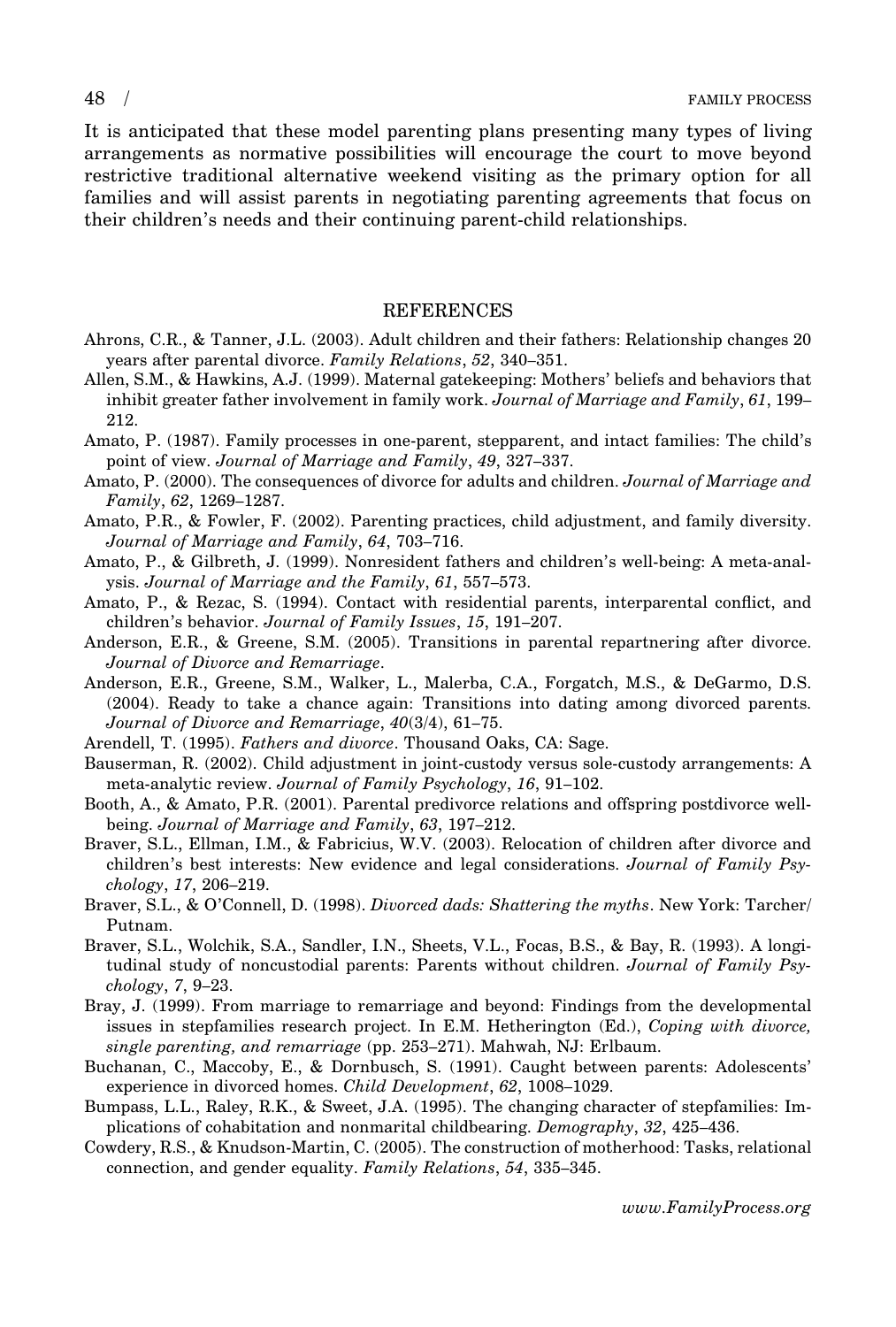- Deneau, K.A. (1999). Older children's relationships with their parents post divorce and parents' flexibility with visitation schedules. Unpublished honor's thesis, Arizona State University, Tempe.
- Dudley, J. (1991). Increasing our understanding of divorced fathers who have infrequent contact with their children. Family Relations, 40, 279–285.
- Dunn, J., Davies, L., O'Connor, T., & Sturgess, W. (2001). Family lives and friendships: The perspectives of children in step-, single-parent, and nonstop families. Journal of Family Psychology, 15, 272–287.
- Ellis, D., & Stuckless, N. (1996). Mediating and negotiating marital conflicts. Thousand Oaks, CA: Sage.
- Emery, R.E. (1994). Renegotiating family relationships: Divorce, child custody, and mediation. New York: Guilford Press.
- Emery, R.E. (1999). Marriage, divorce, and children's adjustment (2nd ed.). Thousand Oaks, CA: Sage.
- Fabricius, W.V. (2003). Listening to children of divorce: New findings that diverge from Wallerstein, Lewis, & Blakeslee (2000). Family Relations, 52, 385-396.
- Fabricius, W.V., & Hall, J. (2000). Young adults' perspectives on divorce: Living arrangements. Family and Conciliation Courts Review, 38, 446–461.
- Fabricius, W.V., Braver, S.F., & Deneau, K.A. (2003). Divorced parents' financial support of their children's college expenses. Family Court Review, 41, 224-241.
- Fagan, J., & Barnett, M. (2003). The relationship between maternal gatekeeping, paternal competence, mothers' attitudes about the father role, and father involvement. Journal of Family Issues, 24, 1020–1043.
- Friedman, M. (2004). The so-called high-conflict couple: A closer look. American Journal of Family Therapy, 32, 101–117.
- Furstenberg, F., Nord, C.W., Peterson, J.L., & Zill, N. (1983). The life course of children of divorce: Marital disruption and parental contact. American Sociological Review, 8, 656–668.
- Haine, R.A., Sandler, I.N., Wolchik, S.A., Tein, J.-U., & Dawson-McClure, S.R. (2003). Changing the legacy of divorce: Evidence from prevention programs and future directions. Family Relations, 52, 397–405.
- Hetherington, E.M. (1999). Should we stay together for the sake of the children? In E.M. Hetherington (Ed.), Coping with divorce, single parenting, and remarriage (pp. 93-116). Mahwah, NJ: Erlbaum.
- Hetherington, E.M., Cox, M., & Cox, R. (1985). Long-term effects of divorce and remarriage on the adjustment of children. Journal of the American Academy of Child Psychiatry, 24, 518– 530.
- Hetherington, E.M., & Kelly, J. (2002). For better or for worse. New York: Norton.
- Insabella, G.M., Williams, T., & Pruett, M.K. (2003). Individual and coparenting differences between divorcing and unmarried fathers: Implications for family court services. Family Court Review, 41, 290–306.
- Jaffee, P.G., Crooks, C.V., & Bala, N. (2005). Making appropriate parenting arrangements in family violence cases: Applying the literature to promising practices. Report to the Department of Justice Canada, Ottawa, Ontario.
- Johnston, J.R. (1993). Children of divorce who refuse visitation. In C. Depner & J. Bray (Eds.), Nonresidential parenting (pp. 109–135). Newbury Park, CA: Sage.
- Johnston, J.R. (1995). Research update: Children's adjustment in sole custody compared to joint custody families and principles for custody decision making. Family and Conciliation Courts Review, 33, 415–425.
- Johnston, J.R. (2005). A child-centered approach to high conflict and domestic violence families: Differential assessment and intervention. Manuscript submitted for publication.

Fam. Proc., Vol. 46, March, 2007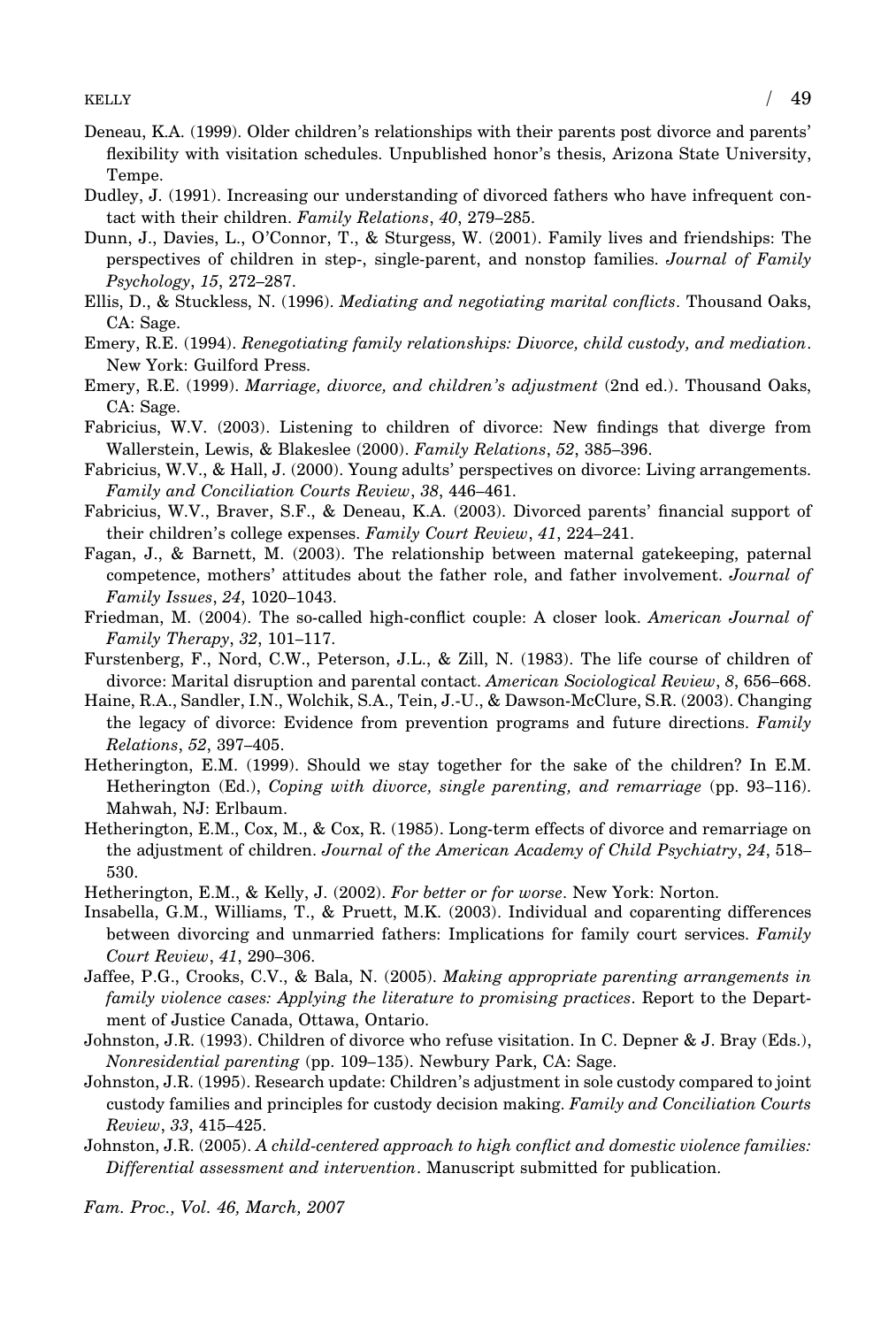- Johnston, J.R., & Roseby, V. (1997). In the name of the child: A developmental approach to understanding and helping children of conflict and violent divorce. New York: Free Press.
- Kelly, J. (1993). Developing and implementing post-divorce parenting plans: Does the forum make a difference? In J. Bray & C. Depner (Eds.), Nonresidential parenting: New vistas in family living (pp. 136–155). Newbury Park, CA: Sage.
- Kelly, J.B. (1994). The determination of child custody. The Future of Children: Children and Divorce, 4(1), 121–242.
- Kelly, J.B. (1996). A decade of divorce mediation research: Some answers and questions. Family and Conciliation Courts Review, 34, 373–385.
- Kelly, J.B. (2000). Children's adjustment in conflicted marriage and divorce: A decade review of research. Journal of Child and Adolescent Psychiatry, 39, 963–973.
- Kelly, J.B. (2002). Psychological and legal interventions for parents and children in custody and access disputes: Current research and practice. Virginia Journal of Social Policy and Law, 10, 129–163.
- Kelly, J.B. (2003a). Parents with enduring child disputes: Multiple pathways to enduring disputes. Journal of Family Studies, 9, 37-50.
- Kelly, J.B. (2003b). Parents with enduring child disputes: Focused interventions with parents in enduring disputes. Journal of Family Studies, 9, 51–62.
- Kelly, J.B. (2004). Family mediation research: Is there support for the field? Conflict Resolution  $Quarterly, 22(1-2), 3-35.$
- Kelly, J.B. (2005). Developing beneficial parenting plan models for children following separation and divorce. Journal of the American Academy of Matrimonial Lawyers, 19, 101–118.
- Kelly, J., & Emery, R. (2003). Children's adjustment following divorce: Risk and resilience perspectives. Family Relations, 52, 352–362.
- Kelly, J.B., & Johnston, J.R. (2001). The alienated child: A reformulation of parental alienation syndrome. Family Courts Review, 39, 249–266.
- Kelly, J., & Lamb, M. (2000). Using child development research to make appropriate custody and access decisions. Family and Conciliation Courts Review, 38, 297–311.
- Kelly, J.B., & Lamb, M.E. (2003). Developmental issues in relocation cases involving young children: When, whether, and how? Journal of Family Psychology, 17, 193-205.
- King, V. (2002). Parental divorce and interpersonal trust in adult offspring. Journal of Marriage and Family, 64, 642–656.
- King, V., & Heard, H.E. (1999). Nonresident father visitation, parental conflict, and mother's satisfaction: What's best for child well-being? Journal of Marriage and Family, 61, 385–396.
- Kline, M., Johnston, J., & Tschann, J. (1991). The long shadow of marital conflict: A model of children's postdivorce adjustment. Journal of Marriage and the Family, 53, 297– 309.
- Kline, M., Tschann, J., Johnston, J., & Wallerstein, J. (1989). Children's adjustment in joint and sole physical custody families. Developmental Psychology, 25, 430–438.
- Kramer, K., Arbuthnot, J., Gordon, D., & Hosa, J. (1998). Effects of skill-based versus information-based divorce education programs on domestic violence and parental communication. Family and Conciliation Courts Review, 35, 9–31.
- Kruk, E. (1992). Psychological and structural factors contributing to the disengagement of noncustodial fathers after divorce. Family and Conciliation Courts Review, 30, 81– 101.
- Lamb, M.E. (Ed.). (2004). The role of the father in child development (4th ed.). New York: Wiley.
- Laumann-Billings, L., & Emery, R.E. (2000). Distress among young adults in divorced families. Journal of Family Psychology, 14, 671–687.
- Lee, M.-Y. (2002). A model of children's postdivorce behavioral adjustment in maternal and dual-residence arrangements. Journal of Family Issues, 23, 672-697.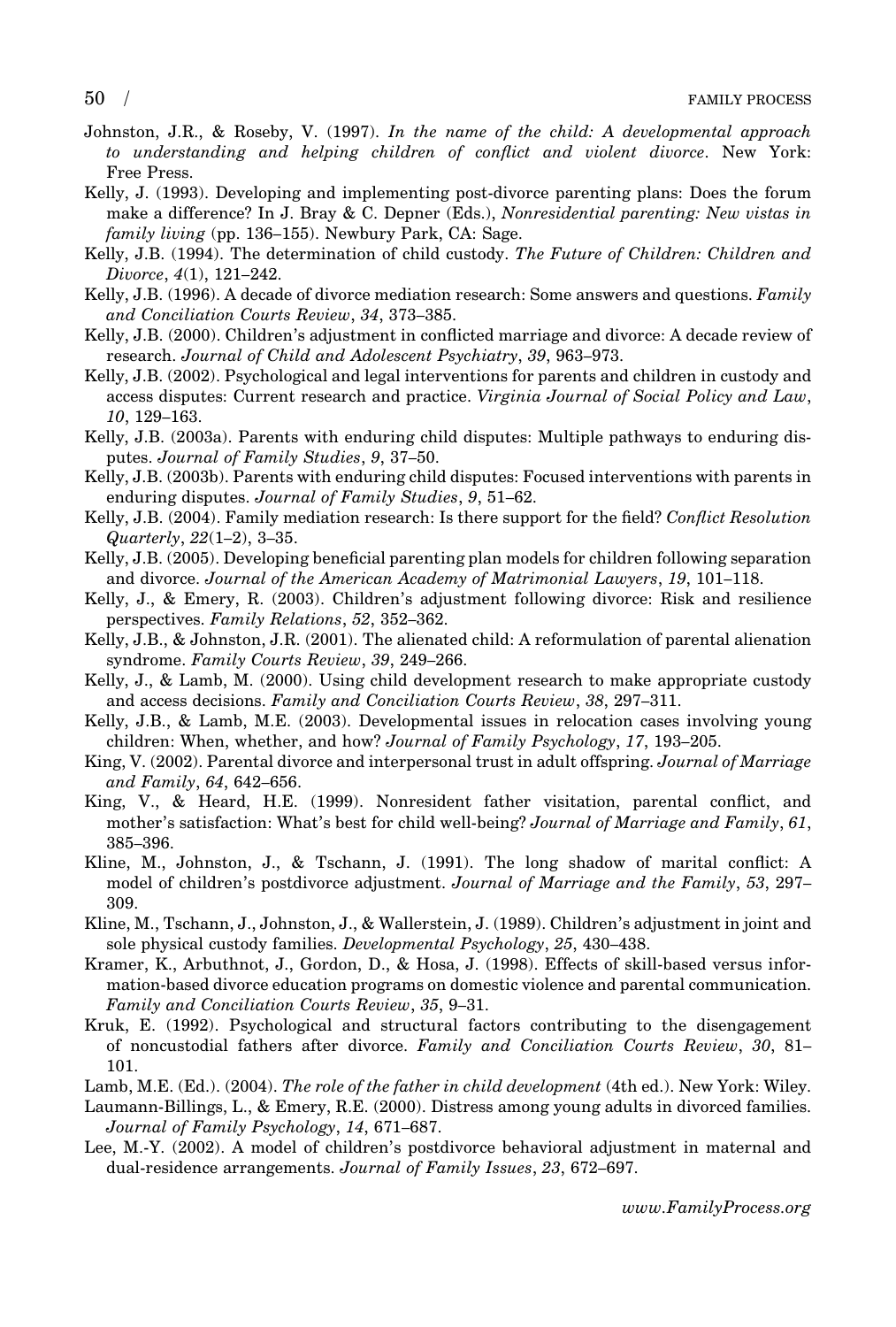- Maccoby, E., & Mnookin, R. (1992). Dividing the child. Cambridge, MA: Harvard University Press.
- Madden-Derdich, D.A., & Leonard, S.A. (2000). Parental role identity and fathers' involvement in coparental interaction after divorce: Fathers' perspectives. Family Relations, 49, 311-318.
- McIntosh, J. (2000). Child-inclusive divorce mediation: Report on a qualitative research study. Mediation Quarterly, 18, 55–69.
- Menning, C.L. (2002). Absent parents are more than money: The joint effects of activities and financial support on youths' educational attainment. Journal of Family Issues, 23, 648–671.
- Meyer, D., & Garasky, S. (1993). Custodial fathers: Myths, realities, and child support policy. Journal of Marriage and Family, 55, 73–89.
- Nord, C., Brimhall, D., & West, J. (1997). Fathers' involvement in their children's schools. Washington, DC: National Center for Education Statistics, U.S. Department of Education.
- Nord, C.W., & Zill, N. (1996). Noncustodial parents' participation in their children's lives: Evidence from the Survey of Income and Program Participation. Washington, DC: U.S. Department of Health and Human Services.
- Parkinson, P., Cashmore, J., & Single, J. (2005). Adolescents' views on the fairness of parenting and financial arrangements after separation. Family Court Review, 43, 429-444.
- Parkinson, P., & Smyth, B. (2004). Satisfaction and dissatisfaction with father-child contact arrangements in Australia. Child and Family Law Quarterly, 16, 289–304.
- Pedro-Carroll, J.L. (2005). Fostering resilience in the aftermath of divorce: The role of evidencebased programs for children. Family Court Review, 43, 52–64.
- Pedro-Carroll, J.L., Nalchnikian, E., & Mintes, G. (2001). Court affiliated parent education: Assisting children through transition: Helping parents protect their children from the toxic effects of ongoing conflict in the aftermath of divorce. Family Court Review, 39, 377–391.
- Pleck, J.H. (1997). Paternal Involvement: Level, sources, and consequences. In M. Lamb (Ed.), The role of the father in child development (3rd edition, pp. 66–103). New York: Wiley.
- Pleck, J.H., & Masciadrelli, B.P. (2004). Paternal involvement by U.S. residential fathers: Levels, sources, and consequences. In M.E. Lamb (Ed.), The role of the father in child development (4th ed., pp. 222-271). New York: Wiley.
- Pruett, M.K. (2005). Applications of attachment theory and child development research to young children's overnights in separated and divorced families. Overnights and Young Children: Essays from the Family Court Review, 5–12.
- Pruett, M.K., Ebling, R., & Insabella, G. (2004). Critical aspects of parenting plans for young children. Family Court Review, 42, 39–59.
- Pruett, M.K., Williams, T.Y., Insabella, G., & Little, T.D. (2003). Family and legal indicators of child adjustment to divorce among families with young children. Journal of Family Psychology, 17, 169–180.
- Sanchez, E.A., & Kibler-Sanchez, S. (2004). Empowering children in mediation: An intervention model. Family Court Review, 42, 554–575.
- Seltzer, J. (1991). Relationships between fathers and children who live apart: The father's role after separation. Journal of Marriage and the Family, 53, 79–101.
- Seltzer, J. (1998). Father by law: Effects of joint legal custody on nonresident fathers' involvement with children. Demography, 35, 135–146.
- Simons, R.L., Lin, K.-H., Gordon, L.C., Conger, R.D., & Lorenz, F.O. (1999). Explaining the higher incidence of adjustment problems among children of divorce compared with those in two-parent families. Journal of Marriage and the Family, 61, 1020–1033.

Smart, C. (2002). From children's shoes to children's voices. Family Court Review, 40, 307–319.

Smith, A.B., & Gollop, M.M. (2001). What children think separating parents should know. New Zealand Journal of Psychology, 30, 23–31.

Fam. Proc., Vol. 46, March, 2007